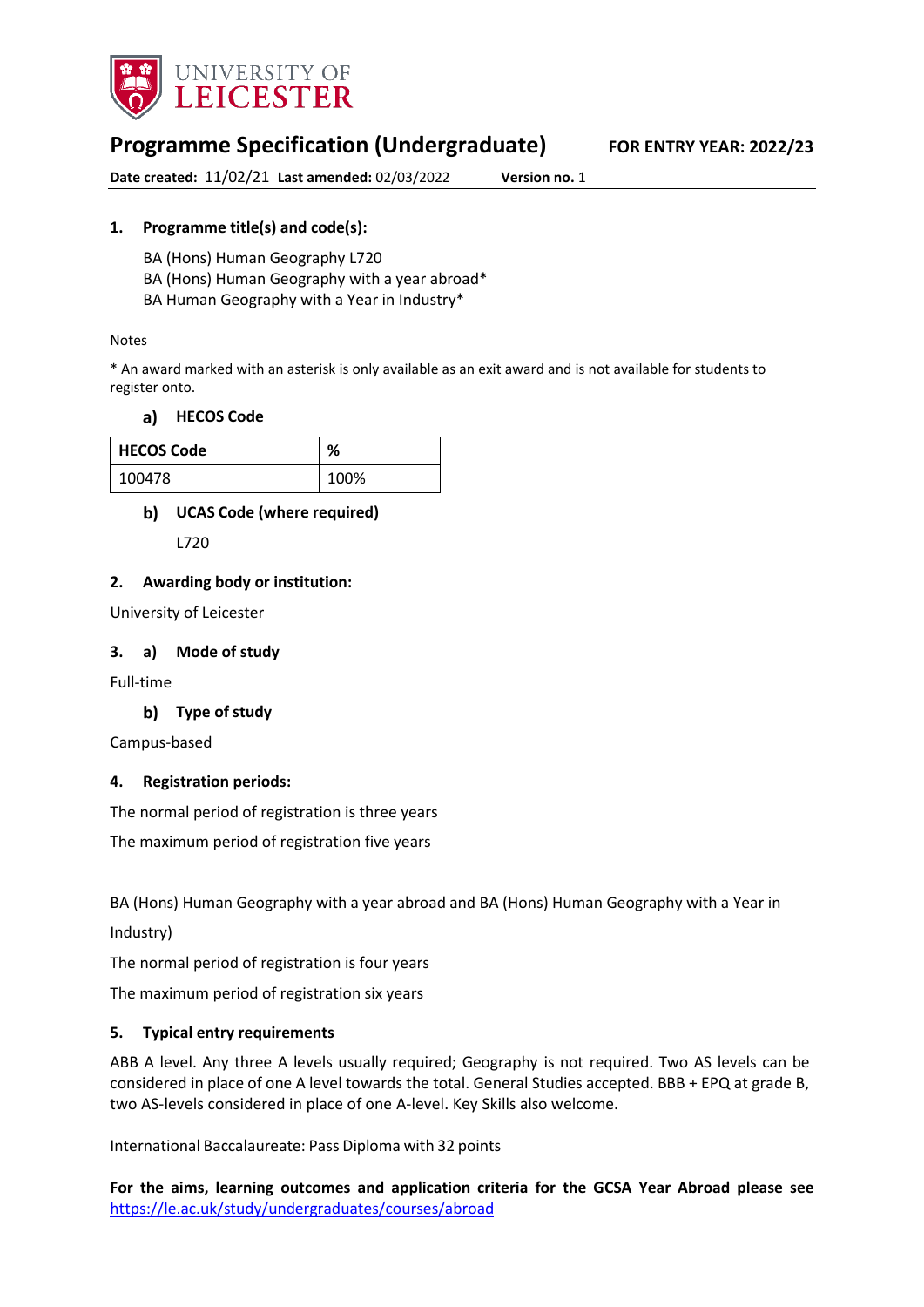## **6. Accreditation of Prior Learning**

APL will not be accepted for exemptions from individual modules, however may be considered for direct entry to year 2, on a case by case and subject to the general provisions of the University APL policy.

## **7. Programme aims**

The BA in Human Geography aims to:

- present a contemporary view of the world drawing on the breadth of the many geographical traditions with an emphasis on Human Geography but also to include some consideration of Human/Environment interaction;
- place geography at the core of modern discourses about the world and the events which are taking place in it;
- provide an intellectually challenging and stimulating curriculum that draws on the research expertise of staff in the department and enables students to develop in-depth knowledge and understanding of specialised areas of human geography;
- develop students' awareness of space and the world, and formulate geographical explanations for the phenomena they encounter;
- develop students' abilities to explore varied modes of geographical theories, techniques and concepts to analyse and explain the modern world;
- develop students' abilities to use and apply appropriate field, statistical and social survey methods to analyse issues from a geographical perspective; and
- provide a learning experience in which students can develop and demonstrate a range of transferable skills necessary for effective independent learning; career and personal development.
- provide opportunities to develop employability skills, and career and personal development planning.

For the 'with a year abroad' variant only, these additional programme aims apply:

- Develop enhanced employability skills
- Experience living and learning in a different cultural environment
- Develop Global Citizenship competencies
- Build new social, academic and professional international networks

For the Year in Industry variant only, these additional programme aims apply:

- Prepare students for career and training opportunities which relates to their degree in both the private and public sectors, and voluntary organisations.
- Construct effective applications for placement opportunities
- Provide students the opportunity to recognise suitable plans for transitioning into the workplace

## **8. Reference points used to inform the programme specification**

- QAA Benchmarking Statement
- Framework for Higher Education Qualifications (FHEQ)
- UK Quality Code for Higher Education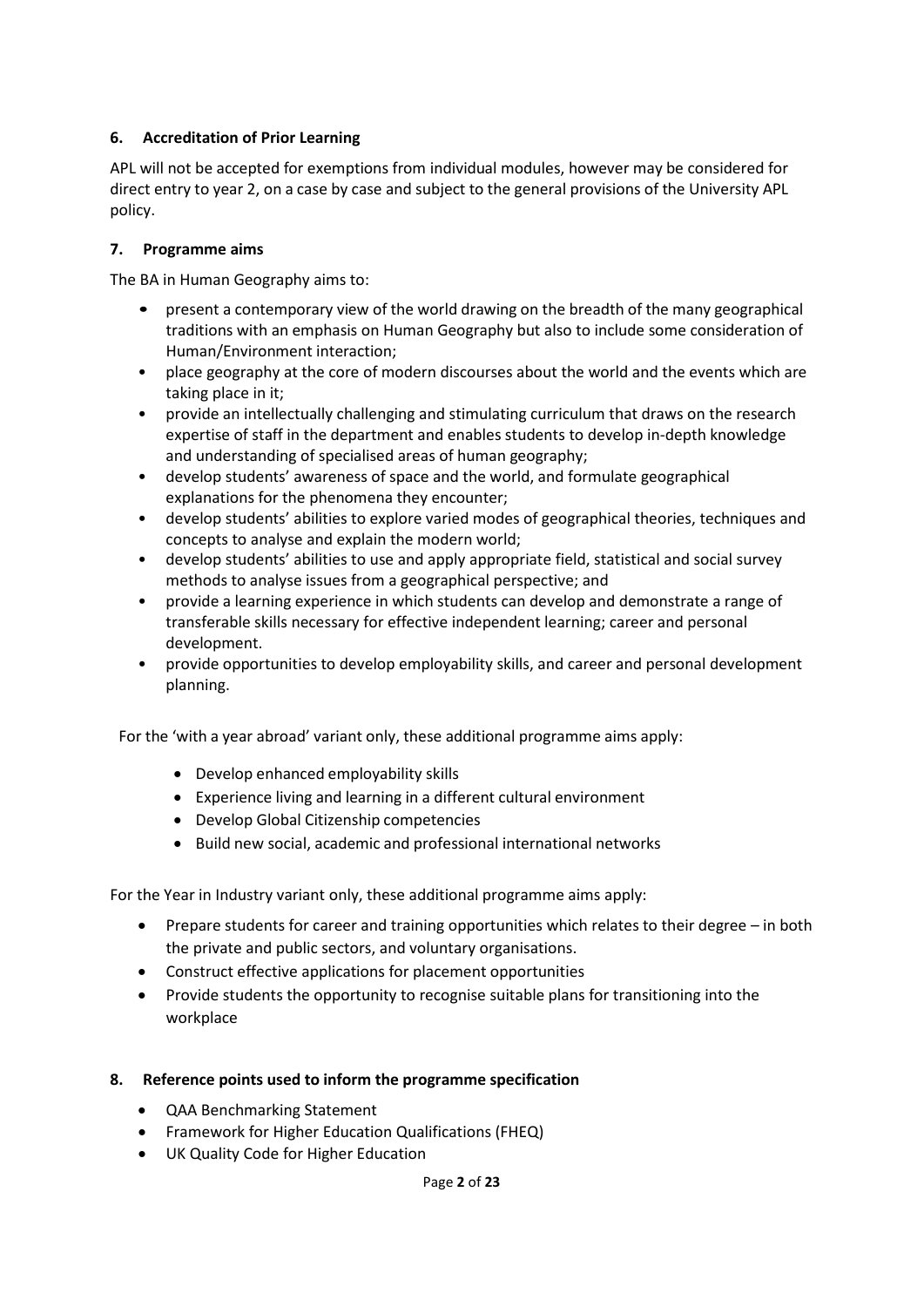- **University Learnin[g Strategy](https://www2.le.ac.uk/offices/sas2/quality/learnteach)**
- **[University Assessment Strategy](https://www2.le.ac.uk/offices/sas2/quality/learnteach)**
- University of Leicester Periodic Developmental Review Report
- External Examiners' reports (annual)
- United Nations Education for Sustainable Development Goals
- Student Destinations Data

## **9. Programme Outcomes**

Unless otherwise stated, programme outcomes apply to all awards specified in 1. Programme title(s).

## **Discipline specific knowledge and competencies**

i) Mastery of an appropriate body of knowledge

| <b>Intended Learning Outcomes</b>                                                                                                               | <b>Teaching and Learning Methods</b>                                                                                                                                                                                                   | <b>How Demonstrated?</b>                                                                                                                                                                                                            |
|-------------------------------------------------------------------------------------------------------------------------------------------------|----------------------------------------------------------------------------------------------------------------------------------------------------------------------------------------------------------------------------------------|-------------------------------------------------------------------------------------------------------------------------------------------------------------------------------------------------------------------------------------|
| Demonstrate an appropriate body<br>of geographical knowledge<br>including patterns and processes of<br>human and environmental<br>interactions. | Lectures, tutorials, seminars,<br>computer-aided learning and<br>computer-based practicals,<br>laboratory based practicals, directed<br>readings, independent research,<br>student centered learning,<br>presentations and discussion. | Essays, essay-based examinations,<br>dissertations, presentations,<br>contributions to discussion, practical<br>reports, objective testing, problem-<br>based exercises, field & lab<br>notebooks, review papers,<br>bibliographies |

## ii) Understanding and application of key concepts and techniques

| <b>Intended Learning</b>                                                                                                    | <b>Teaching and Learning Methods</b>                                                                                 | <b>How Demonstrated?</b>                                                                                                                                                |
|-----------------------------------------------------------------------------------------------------------------------------|----------------------------------------------------------------------------------------------------------------------|-------------------------------------------------------------------------------------------------------------------------------------------------------------------------|
| <b>Outcomes</b>                                                                                                             |                                                                                                                      |                                                                                                                                                                         |
| Demonstrate knowledge of the<br>different approaches to<br>geographical explanation and<br>interpretation.                  | Lectures, tutorials, seminars,<br>directed reading, independent<br>research, computer practicals,<br>group learning. | Essays, essay-based examinations,<br>dissertations, presentations,<br>contributions to discussion, practical<br>reports, objective testing, problem<br>based exercises. |
| Recognise the ways in which<br>physical, environmental, and<br>cultural processes lead to the<br>distinctiveness of places. | Lectures, tutorials, seminars,<br>directed reading, independent<br>research, computer practicals, group<br>learning. | Essays, essay-based examinations,<br>dissertations, presentations,<br>contributions to discussion, practical<br>reports, objective testing, problem<br>based exercises. |

## iii) Critical analysis of key issues

| <b>Intended Learning</b><br><b>Outcomes</b>                                                                                                                                                                                                                           | <b>Teaching and Learning Methods</b>                                                                                 | <b>How Demonstrated?</b>                                                                                                                                                |
|-----------------------------------------------------------------------------------------------------------------------------------------------------------------------------------------------------------------------------------------------------------------------|----------------------------------------------------------------------------------------------------------------------|-------------------------------------------------------------------------------------------------------------------------------------------------------------------------|
| Critical evaluation of the<br>theoretical, philosophical and<br>methodological perspectives<br>employed in geography;<br>geography's role in inter-<br>disciplinary studies within social<br>sciences; and the role of human<br>geography in contemporary<br>society. | Lectures, tutorials, seminars,<br>directed reading, independent<br>research, computer practicals, group<br>learning. | Essays, essay-based examinations,<br>dissertations, presentations,<br>contributions to discussion, practical<br>reports, objective testing, problem<br>based exercises. |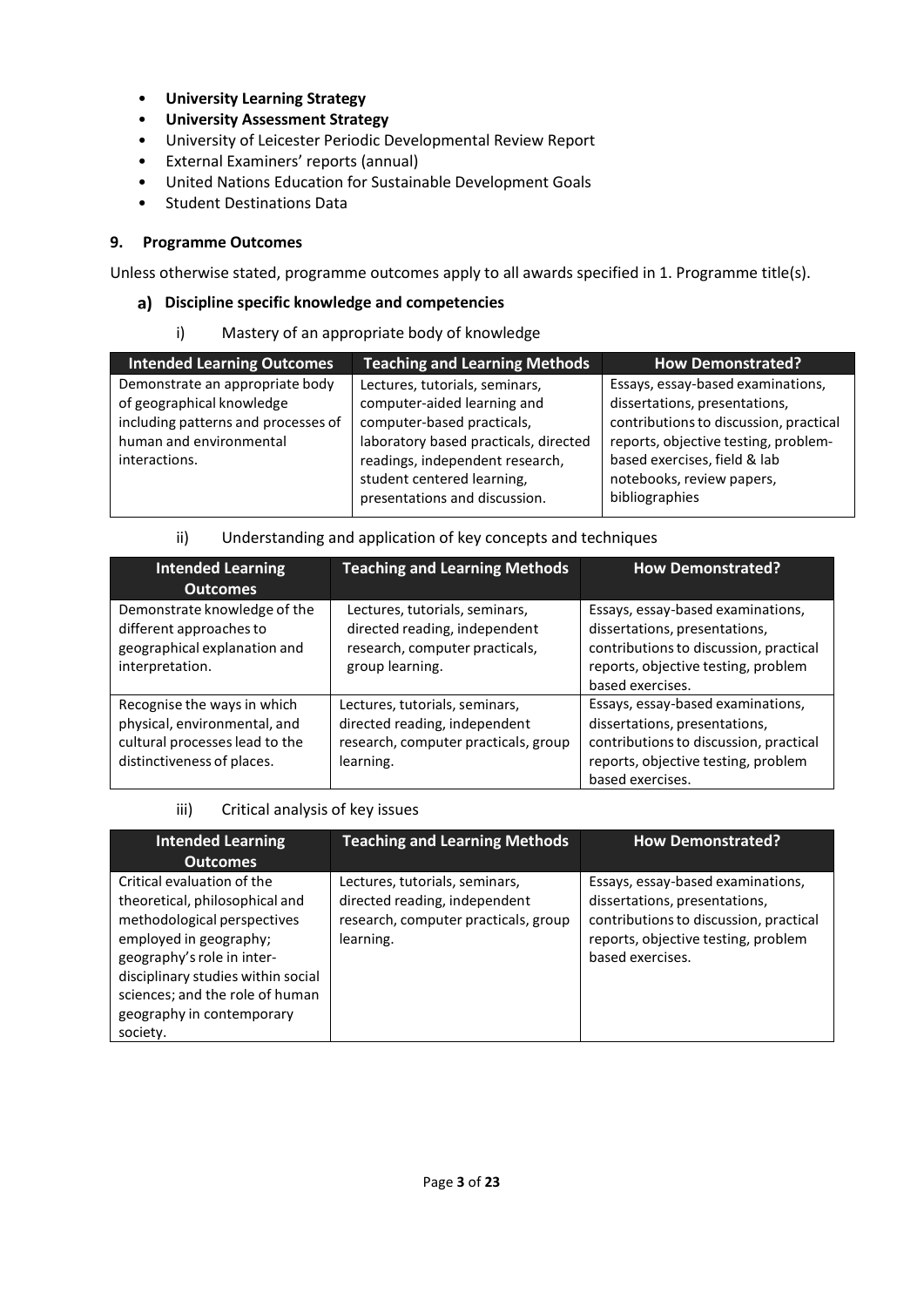| <b>Intended Learning</b><br><b>Outcomes</b>                                                                                                                                                             | <b>Teaching and Learning Methods</b>                                                                                                                                                                             | <b>How Demonstrated?</b>                                                                                                                                                |
|---------------------------------------------------------------------------------------------------------------------------------------------------------------------------------------------------------|------------------------------------------------------------------------------------------------------------------------------------------------------------------------------------------------------------------|-------------------------------------------------------------------------------------------------------------------------------------------------------------------------|
| Awareness of advantages and<br>problems of varied<br>geographical methods of<br>analysis. Critical reflection on<br>research observations<br>presented in the literature and<br>own empirical research. | Tutorials, seminars, directed<br>reading, independent research,<br>computer practicals, group learning<br>Tutorials, seminars, directed<br>reading, independent research,<br>computer practicals, group learning | Essays, essay-based examinations,<br>dissertations, presentations,<br>contributions to discussion, practical<br>reports, objective testing, problem<br>based exercises. |

## iv) Clear and concise presentation of material

| <b>Intended Learning</b><br><b>Outcomes</b>                                                                          | <b>Teaching and Learning Methods</b>                                                  | How Demonstrated?                                                                                                                                                                                        |
|----------------------------------------------------------------------------------------------------------------------|---------------------------------------------------------------------------------------|----------------------------------------------------------------------------------------------------------------------------------------------------------------------------------------------------------|
| Use a variety of geographical<br>and general methods to present<br>information to a range of<br>different audiences. | Tutorials, seminars, independent<br>research, computer practicals, group<br>learning. | Writing tasks, design, mapping and<br>visualization tasks (e.g. posters,<br>magazines), contributions to<br>discussion, dissertations<br>(presentation of independent<br>research), presentation skills. |

## v) Critical appraisal of evidence with appropriate insight

| <b>Intended Learning</b><br><b>Outcomes</b>                                                                                       | <b>Teaching and Learning Methods</b>                                                                    | <b>How Demonstrated?</b>                                                                                                                                                    |
|-----------------------------------------------------------------------------------------------------------------------------------|---------------------------------------------------------------------------------------------------------|-----------------------------------------------------------------------------------------------------------------------------------------------------------------------------|
| Formulate appropriate<br>questions for geographical<br>inquiry, and gather and utilise<br>suitable evidence in answering<br>them. | Tutorials, seminars, directed reading,<br>independent research, computer<br>practicals, group learning  | Writing tasks, design, mapping and<br>visualization tasks, contributions to<br>discussion, dissertations<br>(presentation of independent<br>research), presentation skills. |
| Read, analyse and reflect<br>critically and contextually on<br>geographical texts and other<br>source materials.                  | Tutorials, seminars, directed reading,<br>independent research, computer<br>practicals, group learning. | Writing tasks, design, mapping and<br>visualization tasks, contributions to<br>discussion, dissertations<br>(presentation of independent<br>research), presentation skills. |

## vi) Other discipline specific competencies

| <b>Intended Learning</b><br><b>Outcomes</b>                                                                                                            | <b>Teaching and Learning Methods</b>                                                                                         | <b>How Demonstrated?</b>                                                                                                 |
|--------------------------------------------------------------------------------------------------------------------------------------------------------|------------------------------------------------------------------------------------------------------------------------------|--------------------------------------------------------------------------------------------------------------------------|
| Conduct an independent piece<br>of geographical research from<br>problem formulation to<br>evidence collection, result<br>presentation and discussion. | Dissertations; group and<br>independent research. Field<br>courses, computer practicals,<br>laboratory practicals, lectures. | Dissertations; group andindependent<br>research.                                                                         |
| Use specialised techniques<br>and approaches for the<br>collection, interpretation and<br>explanation of geographical<br>processes and information.    | Dissertations; group and<br>independent research. Field<br>courses, computer practicals,<br>laboratory practicals, lectures. | Field reports, group and<br>independent research; dissertations;<br>tutorials; objective testing;<br>laboratory reports. |
| Use specialised techniques<br>and approaches for the<br>presentation of geographical<br>information.                                                   | Dissertations; group and<br>independent research. Field<br>courses, computer practicals,<br>laboratory practicals, lectures. | Field reports, group and<br>independent research; dissertations;<br>design, mapping and visualization<br>tasks.          |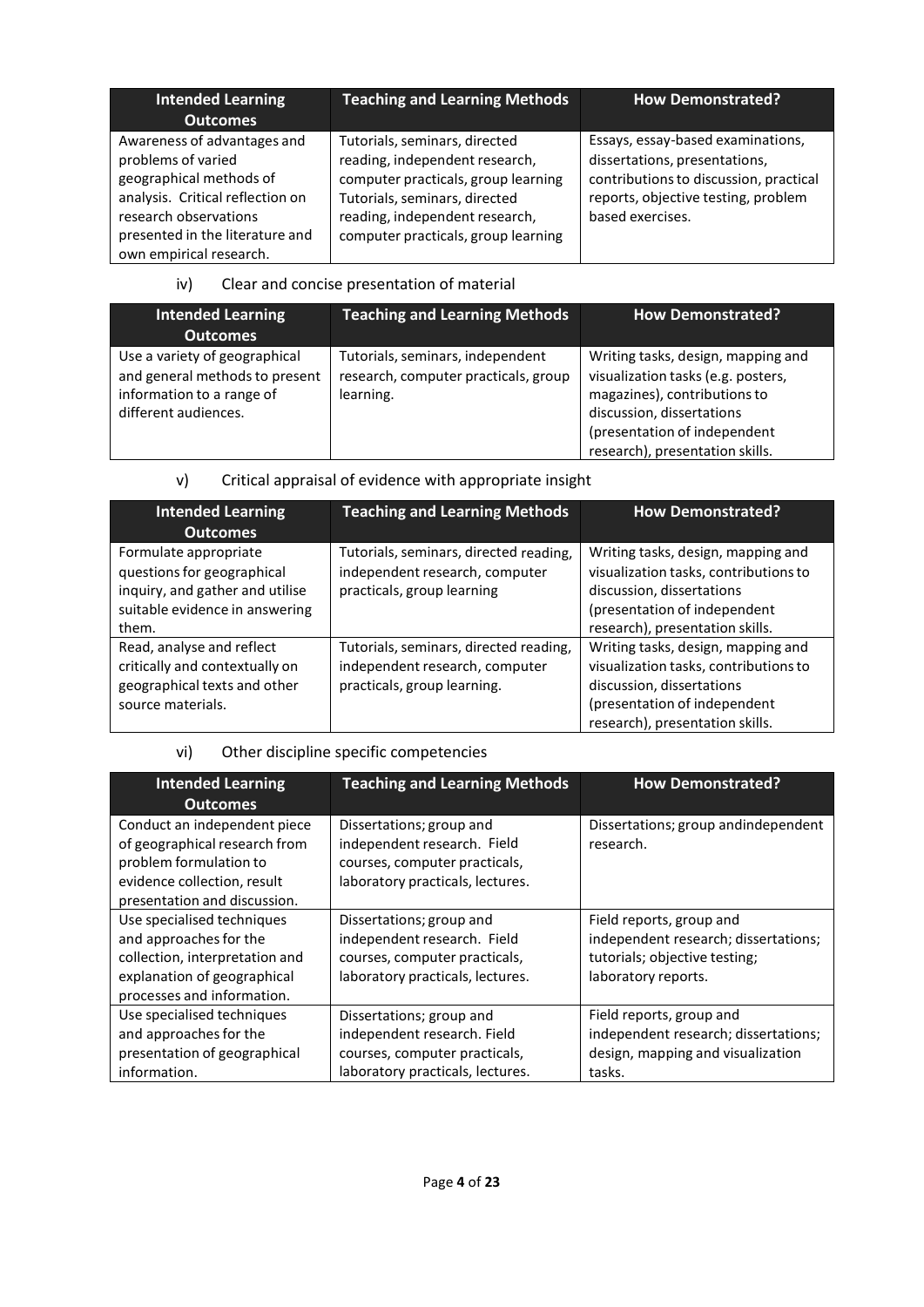## **Transferable skills**

## i) Oral communication

| <b>Intended Learning</b><br><b>Outcomes</b>                                           | <b>Teaching and Learning Methods</b> | <b>How Demonstrated?</b>                                             |
|---------------------------------------------------------------------------------------|--------------------------------------|----------------------------------------------------------------------|
| Demonstrate clear, fluent and<br>coherent oral expressions of<br>geographical issues. | Seminars, tutorials, field courses.  | Seminar and tutorial presentations,<br>contributions to discussions. |
| Participate effectively in group<br>discussions of geographical<br>issues.            | Seminars, tutorials, field courses.  | Seminar and tutorial presentations,<br>contributions to discussions. |

## ii) Written communication

| <b>Intended Learning</b><br>Outcomes | <b>Teaching and Learning Methods</b> | <b>How Demonstrated?</b>          |
|--------------------------------------|--------------------------------------|-----------------------------------|
| Present coherent and fluent          | Seminars, tutorials, group working.  | Essays, essay-based examinations, |
| geographical arguments in a          |                                      | dissertations, practical reports. |
| variety of written formats.          |                                      |                                   |

## iii) Information technology

| <b>Intended Learning</b><br><b>Outcomes</b>                                                                                                                             | <b>Teaching and Learning Methods</b>                                            | <b>How Demonstrated?</b>                                                                                                                     |
|-------------------------------------------------------------------------------------------------------------------------------------------------------------------------|---------------------------------------------------------------------------------|----------------------------------------------------------------------------------------------------------------------------------------------|
| Use information technology in<br>general, and geographical<br>information systems in<br>particular to explore and<br>analyse geographical concepts<br>and information.  | Induction programme, computer<br>practical classes and independent<br>research. | Computer-based exercises.<br>Independent research, dissertation,<br>problem solving exercises, essays,<br>web pages, posters, group reports. |
| Use IT to effectively support<br>geographical studies, including<br>the use of IT for bibliographic<br>research, and written and visual<br>presentation of information. | Computer practical classes, group<br>and independent research.                  | Computer-based exercises.<br>Independent research, dissertation,<br>problem solving exercises, essays,<br>web pages, posters, group reports. |

## iv) Numeracy

| Intended Learning<br><b>Outcomes</b>                                                                     | <b>Teaching and Learning Methods</b>                          | <b>How Demonstrated?</b>                                         |
|----------------------------------------------------------------------------------------------------------|---------------------------------------------------------------|------------------------------------------------------------------|
| Use statistical and graphic<br>techniques to explore, analyse<br>and visualise geographical<br>concepts. | Lectures; computer practical classes,<br>independent research | Computer-based exercises.<br>Independent research, dissertation, |

### v) Team working

| <b>Intended Learning</b><br><b>Outcomes</b>                                                                        | <b>Teaching and Learning Methods</b>                         | <b>How Demonstrated?</b>                                    |
|--------------------------------------------------------------------------------------------------------------------|--------------------------------------------------------------|-------------------------------------------------------------|
| Work effectively and<br>collaboratively in teams to<br>collectively explore<br>geographical concepts and<br>tasks. | Tutorials, seminars, team problem<br>solving, field courses. | Seminar and tutorial working,<br>problem solving exercises. |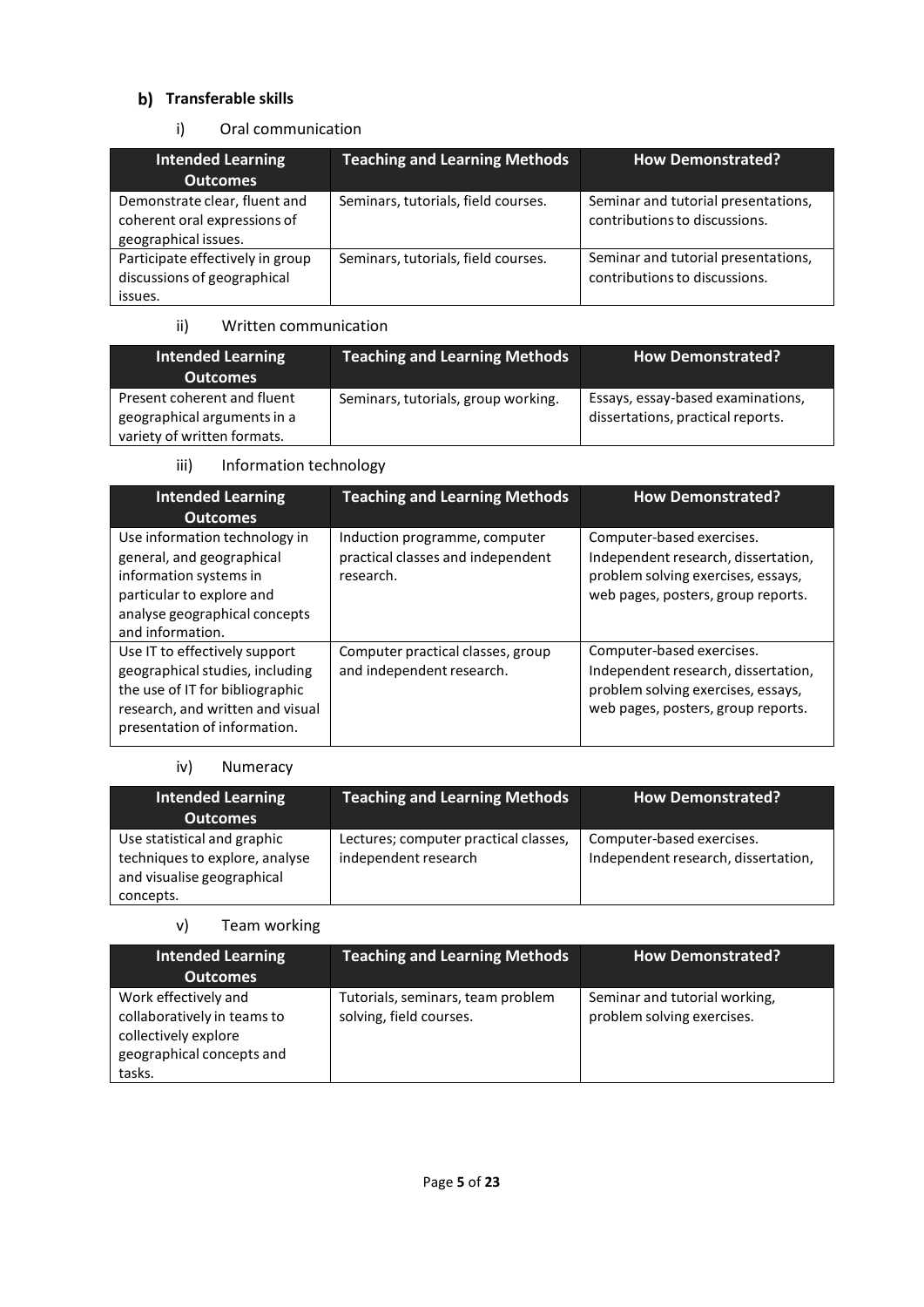## vi) Problem solving

| <b>Intended Learning</b><br><b>Outcomes</b> | <b>Teaching and Learning Methods</b> | <b>How Demonstrated?</b>            |
|---------------------------------------------|--------------------------------------|-------------------------------------|
| Explore geographical problem                | Tutorials, seminars, team problem    | Computer-based exercises.           |
| spaces with contemporary                    | solving, field courses.              | Independent research, dissertation, |
| discourses and approaches                   |                                      | problem solving exercises.          |

## vii) Information handling

| <b>Intended Learning</b><br><b>Outcomes</b>                                                                                 | <b>Teaching and Learning Methods</b>                                                                                            | <b>How Demonstrated?</b>                                                                                                                                       |
|-----------------------------------------------------------------------------------------------------------------------------|---------------------------------------------------------------------------------------------------------------------------------|----------------------------------------------------------------------------------------------------------------------------------------------------------------|
| Gather, retrieve and manipulate<br>geographical evidence and<br>information in support of<br>geographical arguments         | Tutorials, seminars, directed reading,<br>independent research, computer<br>practicals, team problem solving,<br>field courses. | Essays, essay-based examinations,<br>dissertations, practical reports.,<br>seminar and tutorial working,<br>problem solving exercises, team<br>problem solving |
| Analyse information from a<br>variety of sources to develop<br>and construct geographical<br>arguments and interpretations. | Tutorials, seminars, directed<br>reading, independent research,<br>computer practicals, team problem<br>solving, field courses. | Essays, essay-based examinations,<br>dissertations, practical reports.,<br>seminar and tutorial working,<br>problem solving exercises, team<br>problem solving |

viii) Skills for lifelong learning

| <b>Intended Learning</b><br><b>Outcomes</b>                                                                                                       | <b>Teaching and Learning Methods</b>                                                | <b>How Demonstrated?</b>                                                                                                  |
|---------------------------------------------------------------------------------------------------------------------------------------------------|-------------------------------------------------------------------------------------|---------------------------------------------------------------------------------------------------------------------------|
| Demonstrate intellectual<br>development and independence<br>through the setting of research<br>tasks and the solving of<br>geographical problems. | All of the above particularly,<br>independent research and seminar<br>presentations | All of the above, particularly,<br>dissertations, seminars, essays,<br>independent research.                              |
| Reflect upon own learning<br>and use personal<br>development planning to<br>plan personal, academic and<br>career development.                    | All of the above, particularly<br>tutorials, Personal and<br>Development Planning   | Discussions with personal and other<br>tutors; Curriculum vitae writing.<br>Employability & career<br>development module. |
| Manage time effectively to<br>meet targets and deadlines.                                                                                         | All of the above, particularly<br>independent research and self-<br>directed study. | All of the above, particularly,<br>dissertations, seminars, essays,<br>independent research.                              |

## ix) Placement Preparation 1 and 2

|                                                                                           | <b>Intended Learning Outcomes</b> Teaching and Learning Methods                                                           | <b>How Demonstrated</b>                                             |
|-------------------------------------------------------------------------------------------|---------------------------------------------------------------------------------------------------------------------------|---------------------------------------------------------------------|
| 1. Select appropriate<br>resources for<br>researching/securing<br>placement opportunities | Students are provided with<br>dedicated and timetabled<br>sessions to prepare to search and<br>secure a year in industry. | Formative module feedback<br>through session tasks and<br>exercises |
|                                                                                           | Problem solving classes,<br>Masterclasses, Career<br>development programmes,<br>Independent research.                     |                                                                     |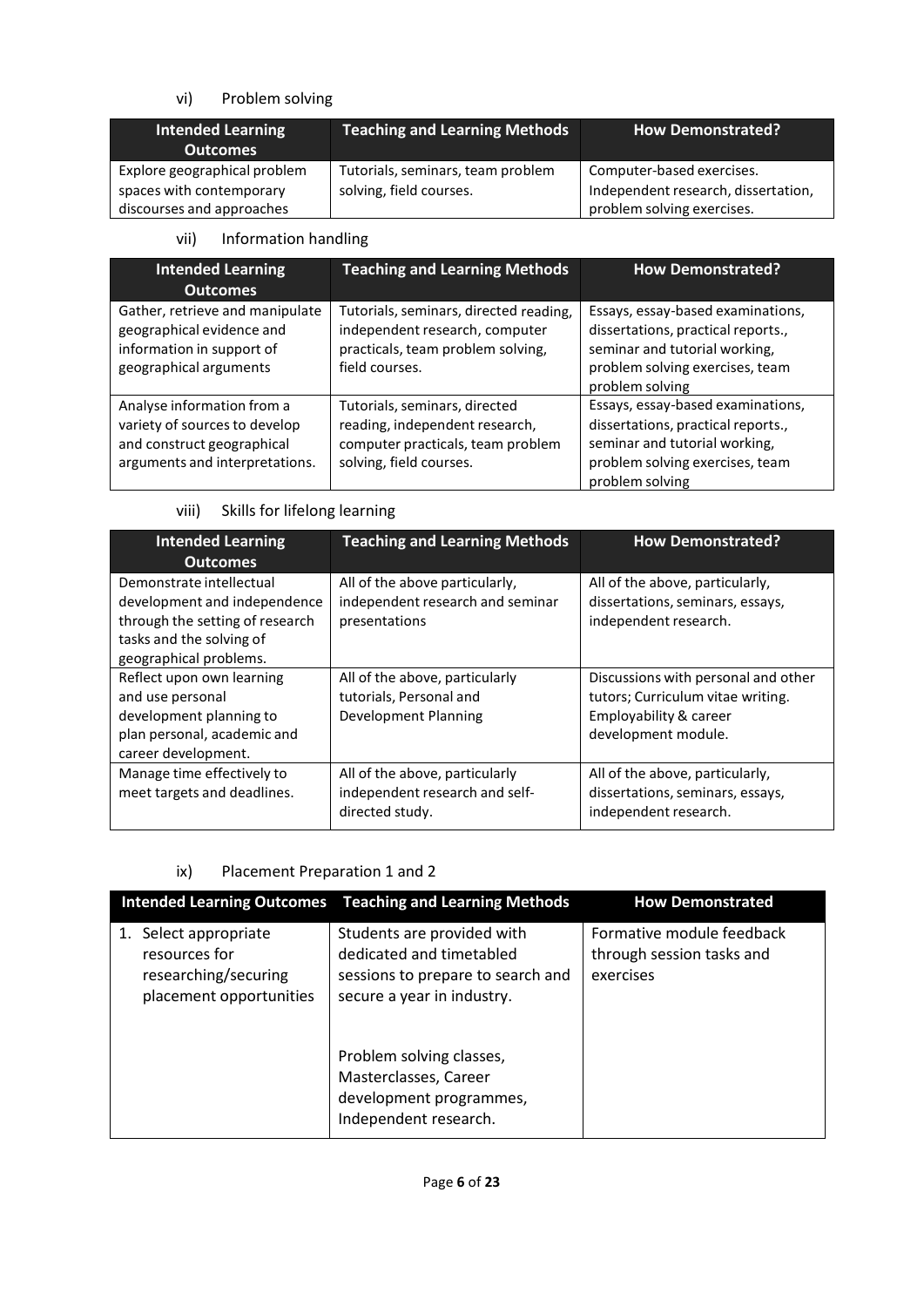| 2. Explain the process for<br>applying for and securing<br>a relevant placement                                                                    | Students are provided with<br>dedicated and timetabled<br>sessions to prepare to search and<br>secure a year in industry.                                  | Formative module feedback<br>through session tasks and<br>exercises                                                                                                                                           |
|----------------------------------------------------------------------------------------------------------------------------------------------------|------------------------------------------------------------------------------------------------------------------------------------------------------------|---------------------------------------------------------------------------------------------------------------------------------------------------------------------------------------------------------------|
|                                                                                                                                                    | Problem solving classes,<br>Masterclasses, Career<br>development programmes,<br>Independent research.                                                      |                                                                                                                                                                                                               |
| 3. Construct effective<br>applications for<br>placement opportunities                                                                              | Students are provided with<br>dedicated and timetabled<br>sessions to prepare to search and<br>secure a year in industry.                                  | Formative module feedback<br>through session tasks and<br>exercises                                                                                                                                           |
|                                                                                                                                                    | Problem solving classes,<br>Masterclasses, Career<br>development programmes,<br>Independent research.                                                      |                                                                                                                                                                                                               |
| 4. Recognise suitable plans<br>for transitioning into a<br>placement                                                                               | Students are provided with<br>dedicated and timetabled<br>sessions to prepare to search and<br>secure a year in industry.                                  | Formative module feedback<br>through session tasks and<br>exercises                                                                                                                                           |
|                                                                                                                                                    | Problem solving classes,<br>Masterclasses, Career<br>development programmes,<br>Independent research.                                                      |                                                                                                                                                                                                               |
| On Placement                                                                                                                                       |                                                                                                                                                            |                                                                                                                                                                                                               |
| practical aspects of the<br>material studied at the<br>University and<br>demonstrate the<br>personal and professional<br>skills necessary for your | 1. Apply the theoretical and   Students undertake a minimum<br>of 9 months experience in the<br>workplace.<br>Project supervision, independent<br>research | <b>Completion of Monthly</b><br>Reflective Journals to record<br>skills development, major<br>achievements, key areas of<br>work, learning points and<br>challenges overcome.                                 |
| role within the<br>organisation.                                                                                                                   |                                                                                                                                                            | Assessed by a Placement<br>Portfolio, comprising of a<br>Reflective Summary,<br>Professional Development Plan,<br>and Updated CV (excluded from<br>word count) to formally assess<br>on a pass or fail basis. |
|                                                                                                                                                    |                                                                                                                                                            | Formative feedback during a<br>Placement Visit (in person or via                                                                                                                                              |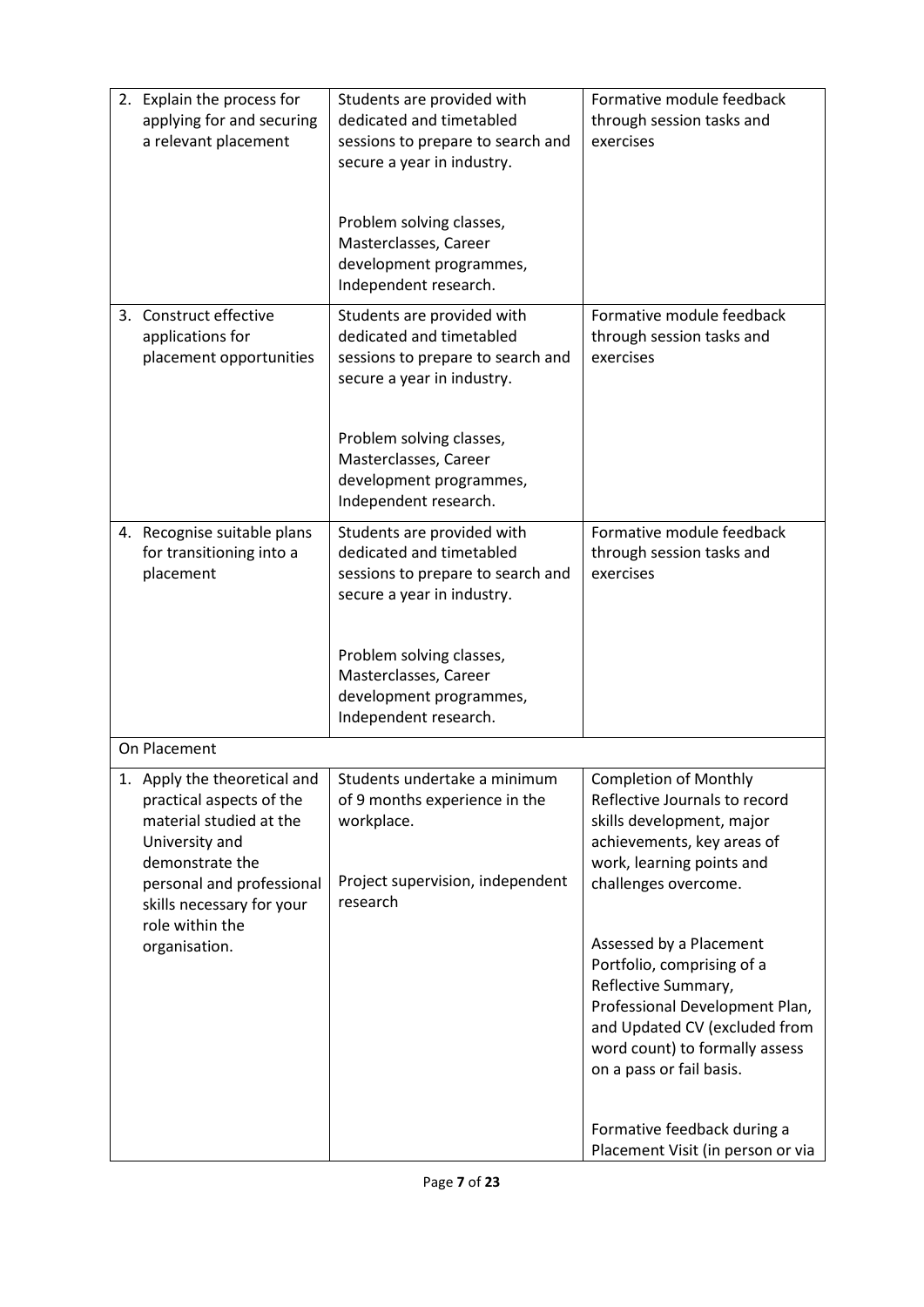|                                                                                                                                                            |                                                                                                                             | Skype) from Placement Provider<br>and Placement Tutor regarding<br>reflection on skills<br>development, areas of strength<br>and weakness and contribution<br>to the workplace.                                                                     |
|------------------------------------------------------------------------------------------------------------------------------------------------------------|-----------------------------------------------------------------------------------------------------------------------------|-----------------------------------------------------------------------------------------------------------------------------------------------------------------------------------------------------------------------------------------------------|
| 2. Compose a Professional<br>Development Plan<br>considering your<br>strengths, development<br>areas and motivations for<br>your next step                 | Students undertake a minimum<br>of 9 months experience in the<br>workplace.<br>Project supervision, independent<br>research | <b>Completion of Monthly</b><br>Reflective Journals to record<br>skills development, major<br>achievements, key areas of<br>work, learning points and<br>challenges overcome.                                                                       |
|                                                                                                                                                            |                                                                                                                             | Assessed by a Placement<br>Portfolio, comprising of a<br>Reflective Summary,<br>Professional Development Plan,<br>and Updated CV (excluded from<br>word count) to formally assess<br>on a pass or fail basis.                                       |
|                                                                                                                                                            |                                                                                                                             | Formative feedback during a<br>Placement Visit (in person or via<br>Skype) from Placement Provider<br>and Placement Tutor regarding<br>reflection on skills<br>development, areas of strength<br>and weakness and contribution<br>to the workplace. |
| 3. Modify your CV to<br>include the skills and<br>experience you have<br>gained through your<br>significant experience<br>gained in the past 12<br>months. | Students undertake a minimum<br>of 9 months experience in the<br>workplace.<br>Project supervision, independent<br>research | <b>Completion of Monthly</b><br>Reflective Journals to record<br>skills development, major<br>achievements, key areas of<br>work, learning points and<br>challenges overcome.                                                                       |
|                                                                                                                                                            |                                                                                                                             | Assessed by a Placement<br>Portfolio, comprising of a<br>Reflective Summary,<br>Professional Development Plan,<br>and Updated CV (excluded from<br>word count) to formally assess<br>on a pass or fail basis.                                       |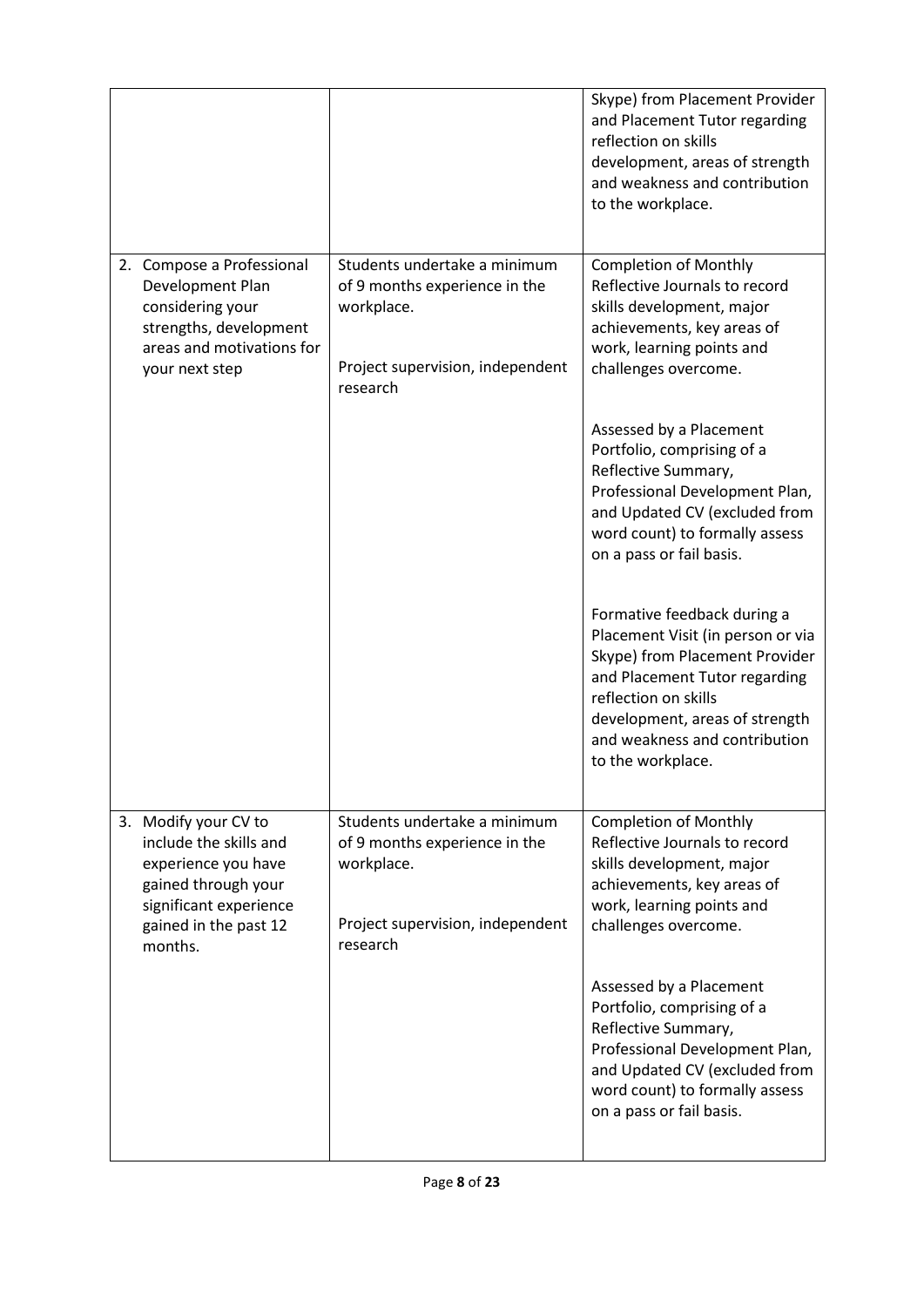|  | Formative feedback during a<br>Placement Visit (in person or via<br>Skype) from Placement Provider<br>and Placement Tutor regarding<br>reflection on skills<br>development, areas of strength<br>and weakness and contribution<br>to the workplace. |
|--|-----------------------------------------------------------------------------------------------------------------------------------------------------------------------------------------------------------------------------------------------------|
|--|-----------------------------------------------------------------------------------------------------------------------------------------------------------------------------------------------------------------------------------------------------|

## x) Year Abroad

| <b>Intended Learning Outcomes</b>                                                                                                                                   | <b>Teaching and Learning</b><br><b>Methods</b>                                                                            | <b>How Demonstrated?</b>                                                                            |
|---------------------------------------------------------------------------------------------------------------------------------------------------------------------|---------------------------------------------------------------------------------------------------------------------------|-----------------------------------------------------------------------------------------------------|
| On completion of the year abroad students can be expected to:                                                                                                       |                                                                                                                           |                                                                                                     |
| Reflect on skills learned and<br>knowledge gained and explain how<br>these may contribute to future<br>academic development.                                        | <b>Global Success toolkit (including</b><br>written guidance and<br>workshopsto be delivered in<br>partnership with CDS). | <b>Updated Curriculum</b><br>Vitae (not formally<br>assessed).                                      |
| Demonstrate improved<br>professional communication,<br>presentation and interpersonal<br>skills, networking skills and, if<br>relevant, skills in another language. | Experience of living and<br>studyingoverseas.                                                                             | Seminar<br>presentations and<br>contributions to<br>tutorials during final<br>year of study at UoL. |
| Demonstrate a range of self-<br>management and life-long learning<br>skills including time management,<br>adaptability, confidence,<br>independence andenterprise.  | Experience of studying in<br>anoverseas institution.                                                                      | Assessments<br>undertaken<br>overseas.                                                              |

## **10. Progression points**

This programme follows the standard Scheme of Progression set out i[n Senate Regulations](http://www.le.ac.uk/senate-regulations) – see the version of Senate Regulation 5 governing undergraduate programmes relevant to the year of entry.

The following additional progression requirements for this programme have been approved:

• A key progression point is the requirement to pass the dissertation proposal for GY2414 before progression to GY3420 can be considered. An opportunity to resit is allowed in July; a further fail at this point will result in a resit without residence, with no immediate progression to Year 3. Further failure will trigger a withdrawal from the course. In all other respects, progression follows Senate Regulation 5.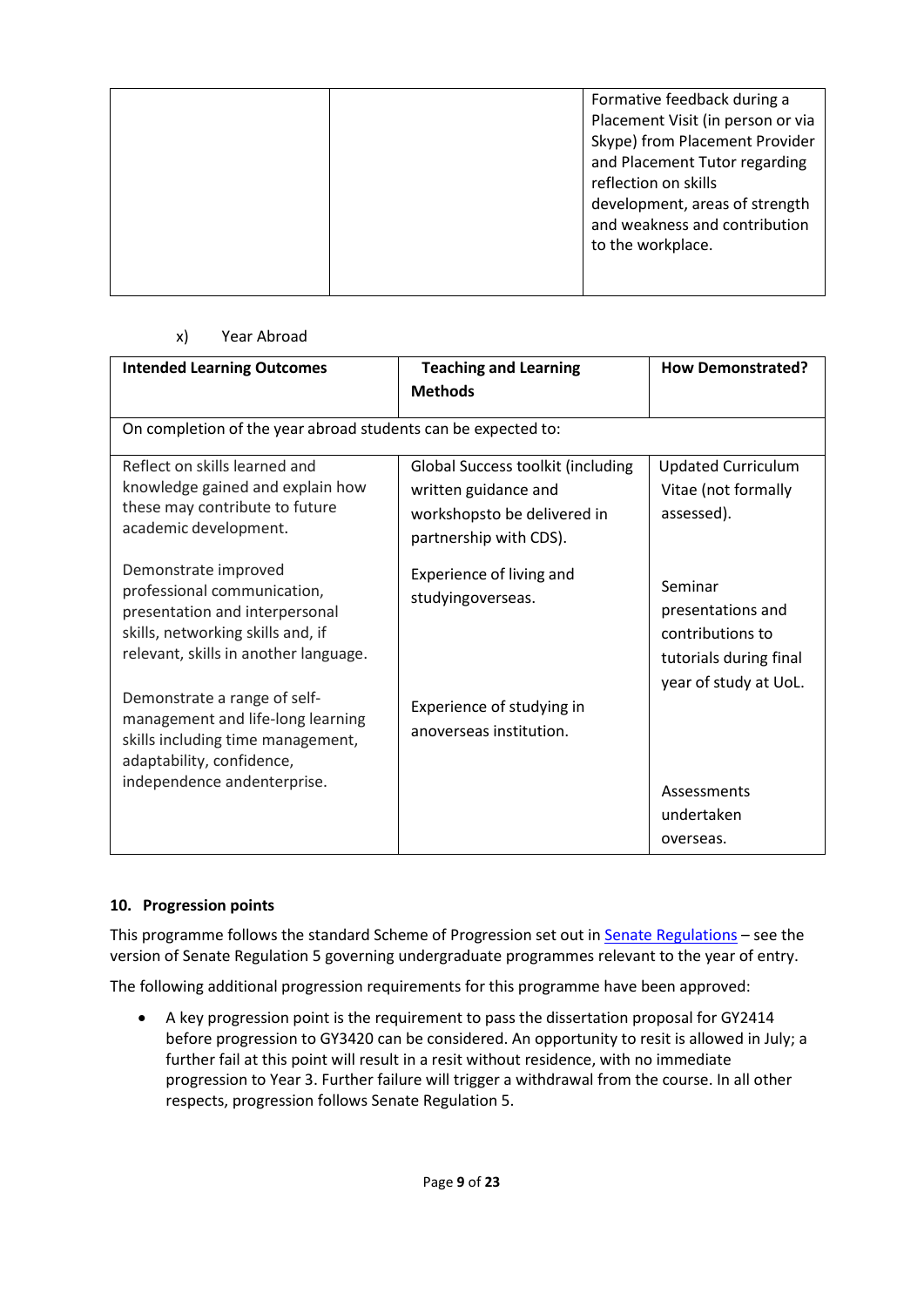## **Progression onto a year in industry**

The progression criteria for a 'year in industry' programme is to meet the requirements needed to progress to the next level of study as outlined in the University's Senate 5 Regulations.

Where a degree programme has a requirement from a Professional or Statutory Body (PSRB) for academic attainment for students undertake a year in industry are exempt from the proposed new progression criteria and will continue to uphold existing progression criteria.

A Placement Student will revert back to the degree without Year in Industry if:

- 1. They fail to secure a year in industry role.
- 2. They fail to pass the assessment related to the year in industry.
- 3. The year in industry ends early due to the behaviour of the Placement Student not being in accordance with the University's Regulations for Students, Student Responsibilities. The Placement Student will need to suspend for the remainder of the academic year. To prevent such an incident from happening, processes are in place to identify any possible issues or concerns early in the year in industry role. This includes a start check, regular communications, visits to the workplace (physical and/or virtual) and evaluation. Communication and contact between the Placement Student, Placement Provider and University provides support should issues arise.
- 4. They discontinue their Year in Industry. A student can return to their campus-based studies no later than the end of teaching week 2 at the start of the academic year should they decide to discontinue their Year in Industry they should complete a Course Transfer From. If a Placement Student decides to discontinue their Year in Industry after this point they will need to suspend their studies for the remainder of the academic year.

Nine months is the minimum time required for a year in industry to be formally recognised. If the year in industry is terminated earlier than 9 months as a result of event outside of the Placement Students control (for example redundancy, or company liquidation), the following process will be adopted:

- 1. If the Placement Student has completed  $1-6$  months, they will be supported to search for another placement to take them up to the 9 months required for the year in industry to be formally recognised. If the Placement Student does not find a placement to meet this criteria they will be required to suspend and transferred onto the degree without Year in Industry.
- 2. If the Placement Student has completed 7-8 months, they will be supported to search for another placement to take them up to the 9 months required for the year in industry to be formally recognised. If the Placement Student cannot source an additional placement to take them to 9 months, assessments related to the year in industry will be set for the student to make it possible for the individual learning objectives for the year in industry to be met. This will allow the Year in Industry to be recognised in the degree certificate.
- 3. A Placement Student will not be permitted to undertake a placement which runs across two academic years.

In cases where a student has failed to meet a requirement to progress he or she will be required to withdraw from the course

## **Progression onto a year abroad**

Students need to achieve a credit-weighted average of 55% in the second year of their degree programme, and be carrying no failed modules, in order to progress to the year abroad. Students with mitigating circumstances may request that their circumstances be taken into consideration. The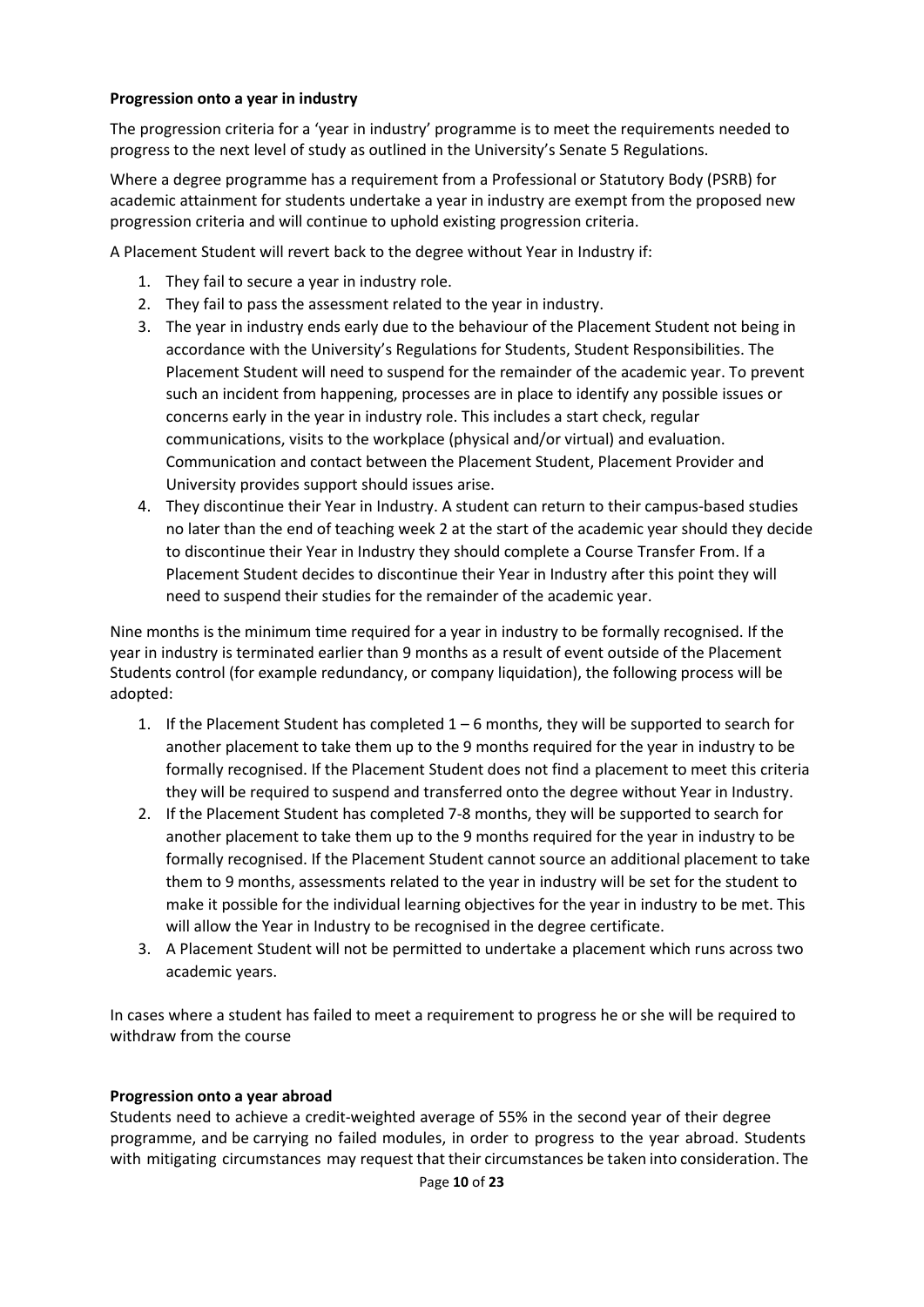final determination should be made by the relevantBoard of Examiners.

A Student will revert back to the without a year abroad variant of the programme if:

- 1. They pass less than 50% of the equivalent of 120 UoL credits.
- 2. They pass between 50 and 80% of the equivalent of 120 UoL credits and do not pass a resit.
- 3. The year abroad ends early due to the behaviour of the Student not being in accordance with the University's Regulations for Students, Student Responsibilities. The Student will need to suspend for the remainder of the academic year. To prevent such an incident from happening, processes are in place to identify any possible issues or concerns during the risk assessment process, and via monitoringchecks during the year abroad. Communication and contact between the Student, the host university and UoL will ensure support is provided should issues arise.
- 4. The student discontinues their year abroad. A student may return to their campusbased studies no later than the end of teaching week 2 at the start of the academic year should they decide to discontinue their year abroad, and should complete a Course Transfer Form. If a student discontinues their year abroad after the end of teaching week 2 at Leicester and before the end of their first semester abroad, they will be required to suspend their studies for the remainder of the academic yearand transfer to the standard variant of their degree.

Where a student successfully completes the first semester of their year abroad, but discontinues their placement prior to completion of the full academic year for any reason, consideration may be given to the awarding of a 'witha semester abroad' degree programme, as set out below:

- If a Student completes the first semester of their year abroad and subsequently discontinues prior to the end of their second semester, they will be required to suspend their studies for the remainder of the academic year, but will be deemed to have met the requirements to transfer to a 'with a semesterabroad' variant of their degree programme if they have passed the equivalent of 48 UoL credits.
- If the student has passed between 30 and 48 UoL credits, they may undertake resit opportunitiesoffered by the host university where possible.
- If the student is not able to undertake resit assessments via their host university, fails resits, or passesfewer than the equivalent of 30 UoL credits, they will revert to the standard variant of their degree.

## **Course transfers**

Course transfer to other Geography programmes including the year in industry will be considered at the end of year 1. Transfer to the year abroad programme may be possible in year 2.

## **11. Criteria for award and classification**

This programme follows the standard scheme of undergraduate award and classification set out in [Senate Regulations](http://www.le.ac.uk/senate-regulations) – see the version of Senate Regulation 5 governing undergraduate programmes relevant to the year of entry.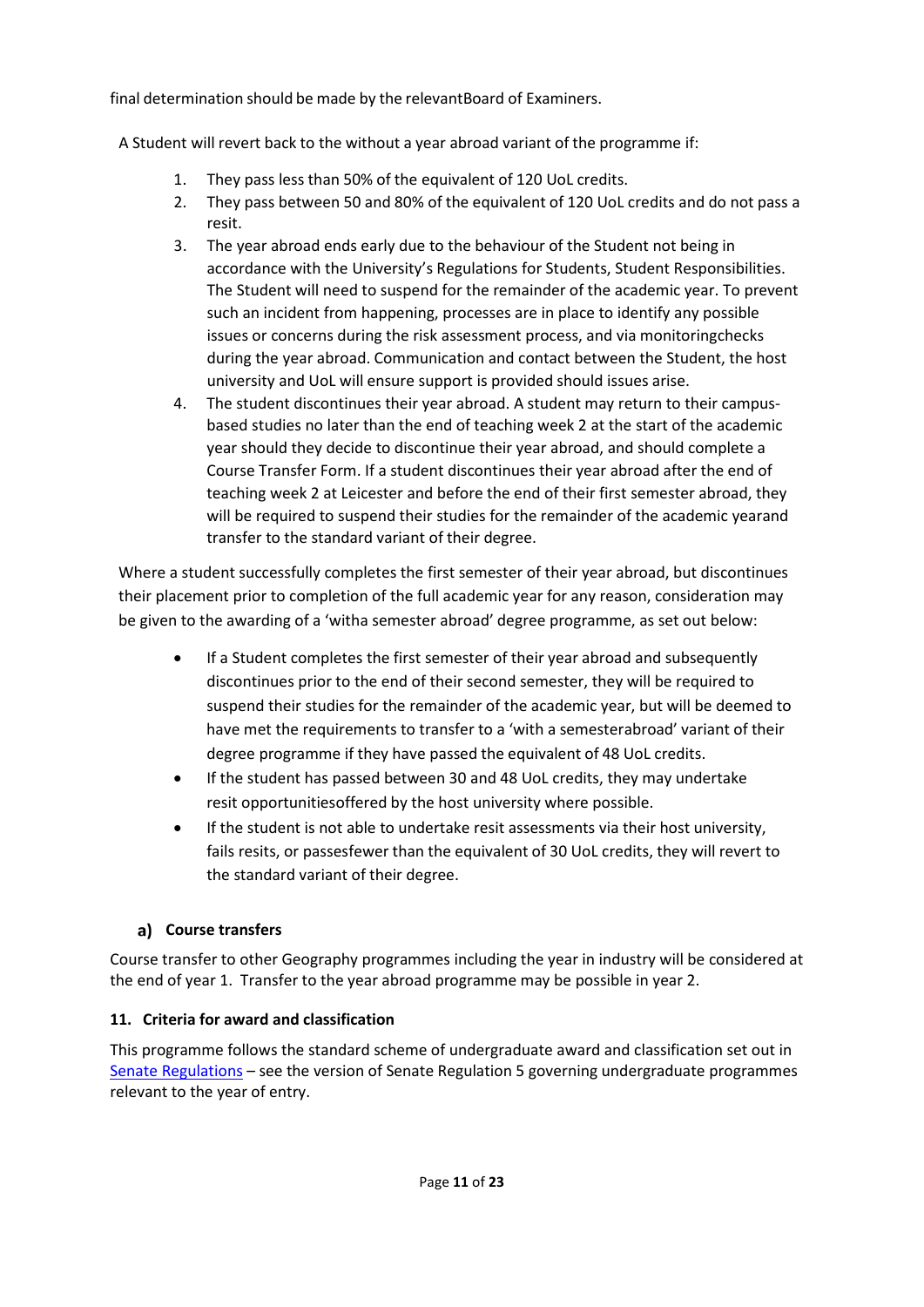## **12. Special features**

Study in the field remains an integral part of the geography curriculum and the department runs field courses to a number of destinations around the world. Staff are engaged in internationally recognised research in the three principal areas of geography: Human Geography, Physical Geography, and Earth Observation and Geographical Information Science, specialising in Environment and Social Justice, Everyday Geopolitical Lives, Planetary Urban and Rural Transformations, forests and Peatlands and Environmental Processes and Change.

### **Placements**

It is the student's responsibility to secure a year in industry role. Students should attend Placement Preparation modules, additional support workshops and 1-2-1 appointments with the Career Development Service. Employer led activities provide a platform for students to engage with organisations who are recruiting students for year in industry roles.

When a Placement Student starts a year in industry, they will be required to complete health and safety documents and confirm they have completed a formal induction process no later than the 2nd week of placement. A Placement Student on the Year in Industry variant will also gain from being able to:

- 1. Apply the theoretical and practical aspects of the material studied at the University and demonstrate the personal and professional skills necessary for your role within the organisation.
- 2. Compose a Professional Development Plan considering your strengths, development areas and motivations for your next step
- 3. Modify your CV to include the skills and experience you have gained through your significant experience gained in the past 12 months

### **Year Abroad**

It is the student's responsibility to apply for a year abroad, and to comply in full with the preparation process, whichincludes

- Attendance at the 'What's next?' talk, delivered in February
- Attendance at pre-departure talks/events
- Compliance with the risk assessment process

Students will be offered additional pre-departure workshops on intercultural competence, and post-placementworkshops on employability.

## **13. Indications of programme quality**

External Examiner's reports have repeatedly praised the breadth of the education, the range of assessment types and the dedication of the staff.

## **14. External Examiner(s) reports**

The details of the External Examiner(s) for this programme and the most recent External Examiners' reports for this programme can be found at **[exampapers@Leicester](https://exampapers.le.ac.uk/)** [log-in required]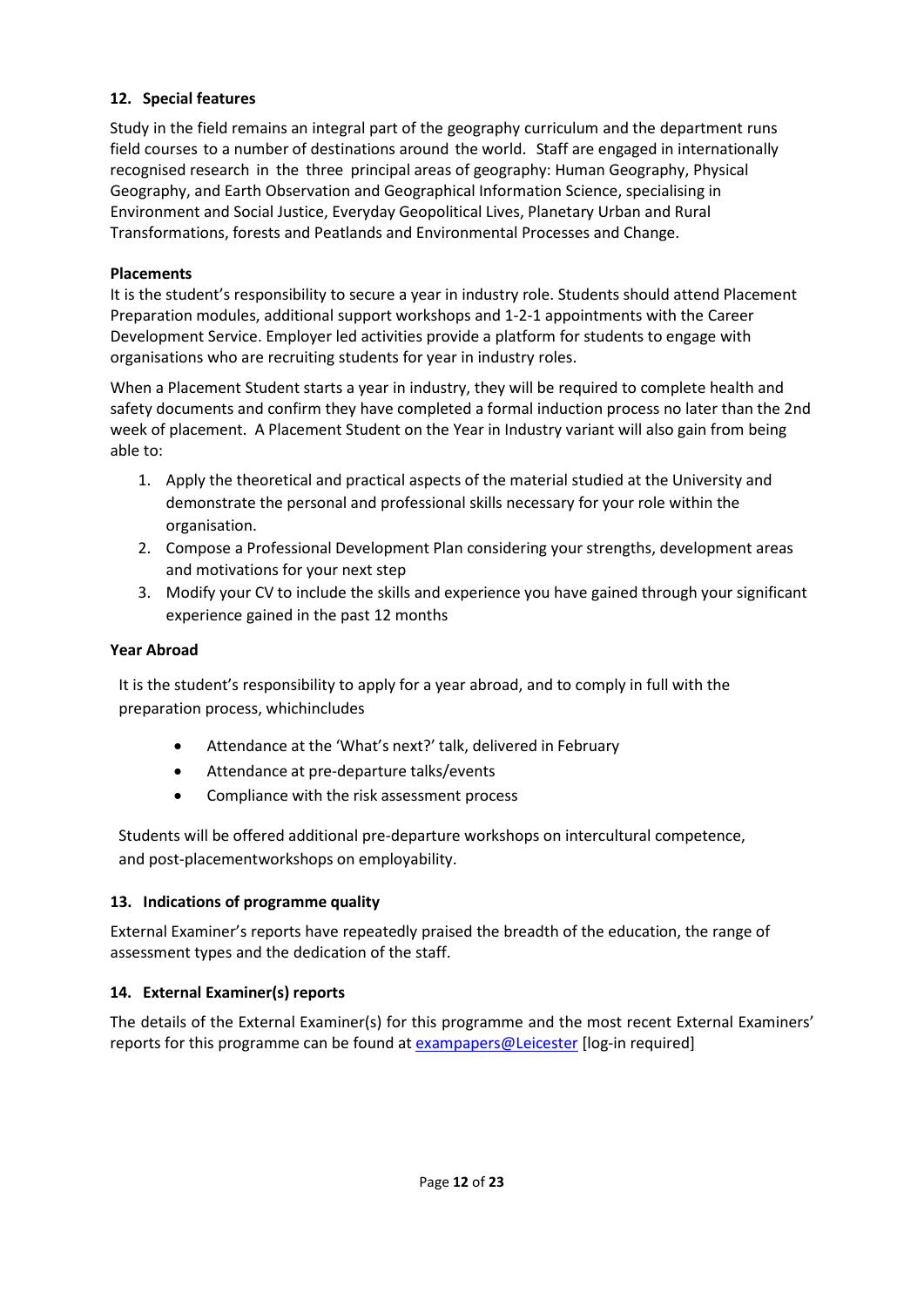

# **Programme Specification (Undergraduate) FOR ENTRY YEAR: 2022/23**

**Date created:** 11/02/21 **Last amended:** 02/03/2022 **Version no.** 1

## **Appendix 1: Programme structure (programme regulations)**

The University regularly reviews its programmes and modules to ensure that they reflect the current status of the discipline and offer the best learning experience to students. On occasion, it may be necessary to alter particular aspects of a course or module.

#### **Updates to the programme**

| Academic year affected | <b>Module Code(s)</b> | Update                                                       |
|------------------------|-----------------------|--------------------------------------------------------------|
| 2022/23                | GY1422                | Module name changed to 'Skills for Professional Geographers' |
|                        |                       |                                                              |

#### **BA HUMAN GEOGRAPHY**

### **Level 4/Year 1 2022/23**

Credit breakdown

| <b>Status</b> | <b>Year long</b> | Semester 1 | Semester 2 |
|---------------|------------------|------------|------------|
| Core          | n/a              | 45 credits | 45 credits |
| Optional      | n/a              | 15 credits | 15 credits |

120 credits in total

## Core modules

| Delivery period | Code   | <b>Title</b>                           | <b>Credits</b> |
|-----------------|--------|----------------------------------------|----------------|
| Sem 1           | GY1411 | HUMAN GEOGRAPHY FOR A GLOBALIZED WORLD | 15 credits     |
| Sem 1           | GY1422 | SKILLS FOR PROFESSIONAL GEOGRAPHERS    | 15 credits     |
| Sem 1           | GY1423 | <b>EXPLORING OUR DIGITAL PLANET</b>    | 15 credits     |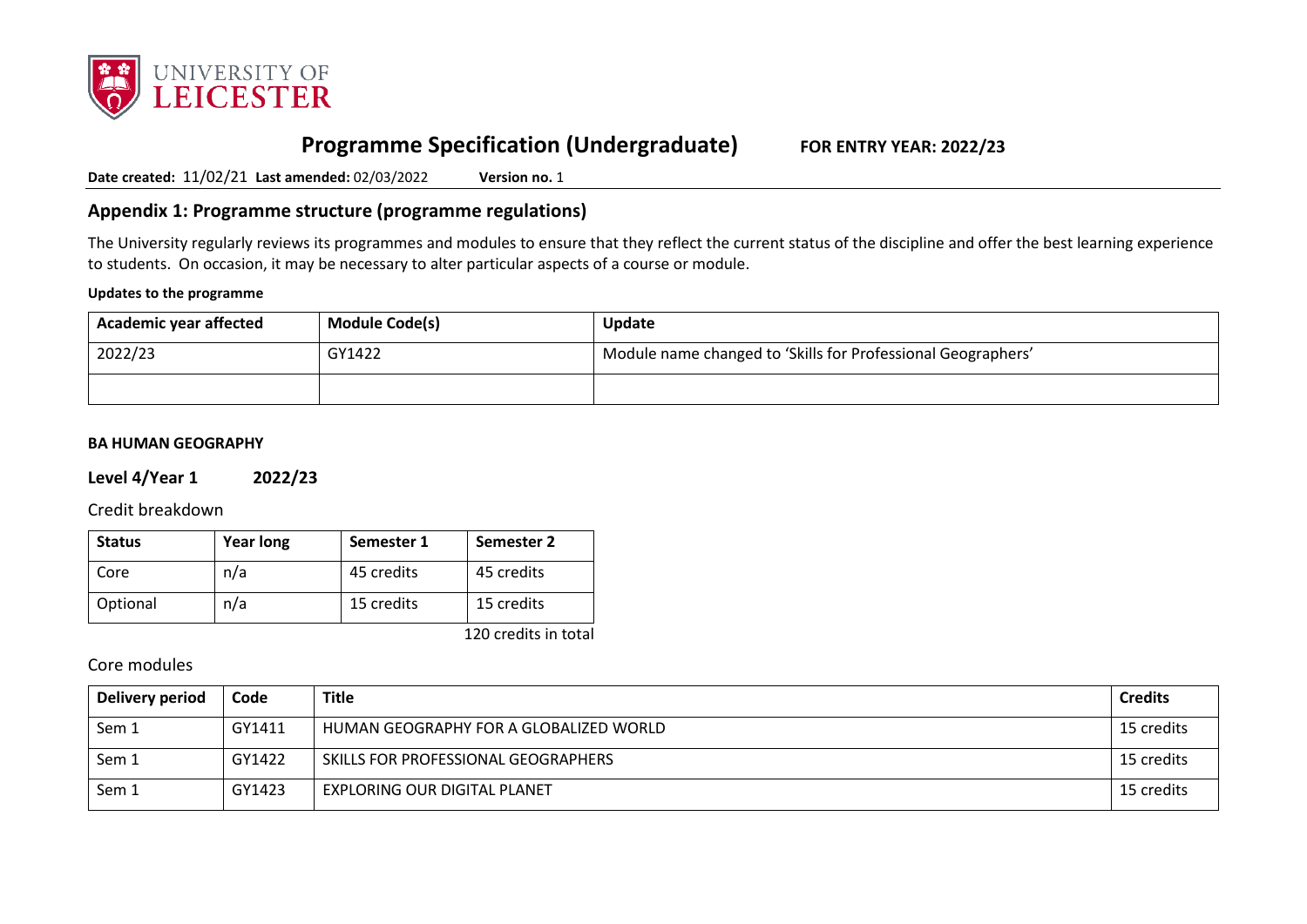| Delivery period  | Code   | <b>Title</b>                                                   | <b>Credits</b> |
|------------------|--------|----------------------------------------------------------------|----------------|
| Sem <sub>2</sub> | GY1412 | ENVIRONMENT/NATURE/SOCIETY                                     | 15 credits     |
| Sem <sub>2</sub> | GY1413 | HUMAN GEOGRAPHY FIELD COURSE: THE DYNAMICS OR PEOPLE AND PLACE | 15 credits     |
| Sem <sub>2</sub> | GY1421 | WORKING WITH GEOGRAPHICAL INFORMATION                          | 15 credits     |

n/a

## Option modules

| <b>Delivery period</b> | Code   | <b>Title</b>                                                         | <b>Credits</b> |
|------------------------|--------|----------------------------------------------------------------------|----------------|
| Semester 1             | FR1020 | FRENCH LANGUAGE (BEGINNERS) 1                                        | 15 credits     |
| Semester 1             | PL1015 | THE GLOBAL COLD WAR International Relations 1945-89                  | 15 credits     |
| Semester 1             | SP1020 | SPANISH LANGUAGE (BEGINNERS) 1                                       | 15 credits     |
| Semester 1             | SY1005 | SOCIOLOGY IN PRACTICE                                                | 15 credits     |
| Semester 1             | SY1021 | POWER, PRIVILEGE AND DIVERSITY                                       | 15 credits     |
| Semester 2             | FR1021 | FRENCH LANGUAGE (BEGINNERS) 2                                        | 15 credits     |
| Semester 2             | PL1016 | ORDER AND DISORDER: INTERNATIONAL RELATIONS FROM 1989 TO THE PRESENT | 15 credits     |
| Semester 2             | SP1021 | SPANISH LANGUAGE (BEGINNERS) 2 (TBC)                                 | 15 credits     |
| Semester 2             | SY1006 | SOCIETY IN TRANSFORMATION                                            | 15 credits     |

### **Notes**

This is an indicative list of option modules and not definitive of what will be available. Option module choice is also subject to availability, timetabling, student number restrictions and, where appropriate, students having taken appropriate pre-requisite modules.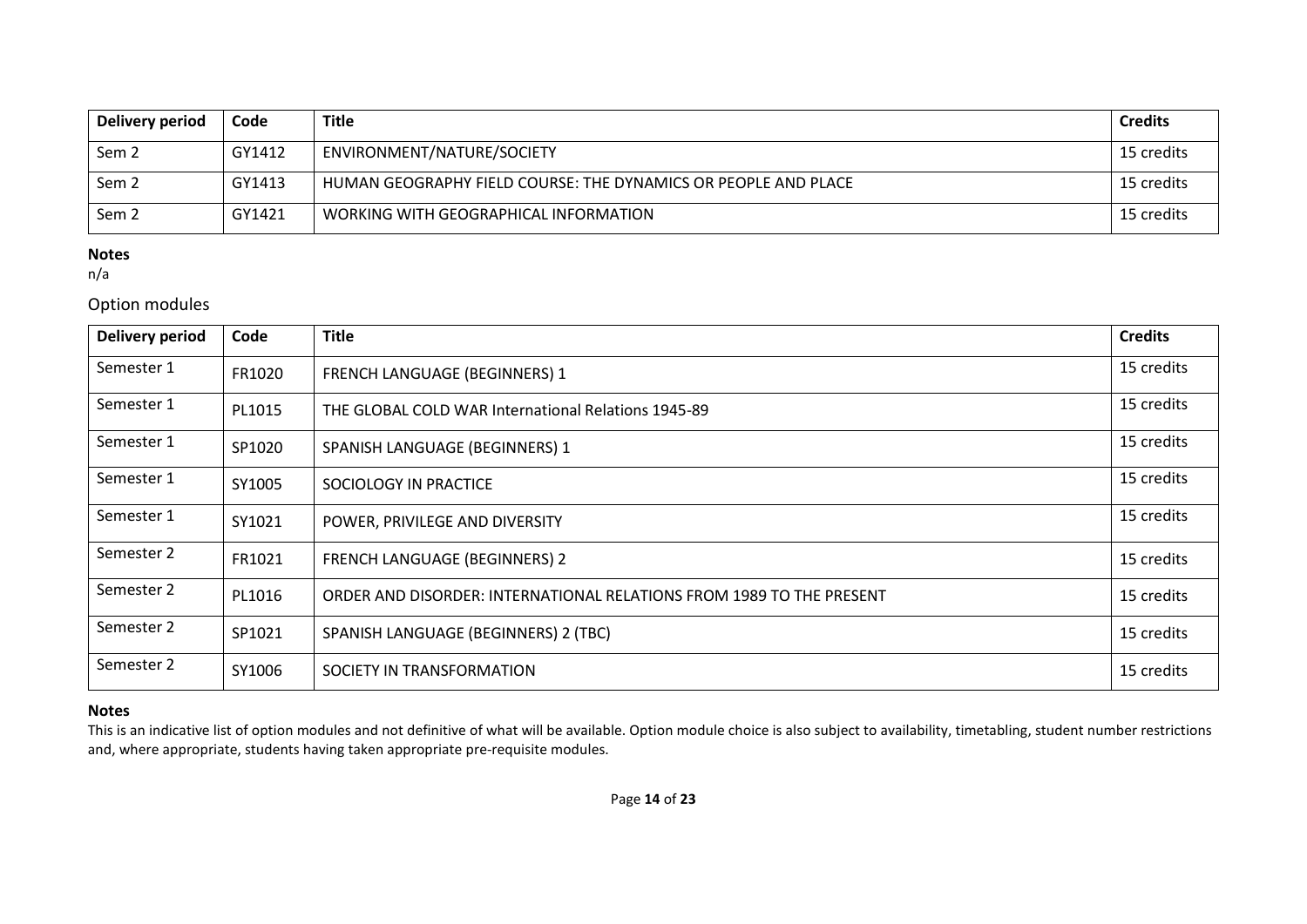# **Level 5/Year 2 2023/24**

## Credit breakdown

| <b>Status</b> | <b>Year long</b> | Semester 1 | Semester 2 |
|---------------|------------------|------------|------------|
| Core          | n/a              | 15 credits | 30 credits |
| Optional      | n/a              | 45 credits | 30 credits |

120 credits in total

## Core modules

| Delivery period  | Code   | <b>Title</b>                                               | <b>Credits</b> |
|------------------|--------|------------------------------------------------------------|----------------|
| Sem 1            | GY2410 | HISTORIES AND PHILOSOPHIES OF GEOGRAPHY                    | 15 credits     |
| Sem <sub>2</sub> | GY2414 | RESEARCH DESIGN AND METHODS (WITH DISSERTATION PLANNING)*  | 15 credits     |
| Sem <sub>2</sub> | GY2415 | GEOGRAPHICAL RESEARCH IN THE FIELD (OVERSEAS FIELD COURSE) | 15 credits     |

## **Notes**

n/a

## Option modules

| <b>Delivery period</b> | Code   | <b>Title</b>                                          | <b>Credits</b> |
|------------------------|--------|-------------------------------------------------------|----------------|
| Semester 1             | GY2411 | A CRITICAL GEOGRAPHY OF ENVIRONMENT AND DEVELOPMENT   | 15 credits     |
| Semester 1             | GY2412 | ECONOMY, SOCIETY AND SPACE                            | 15 credits     |
| Semester 1             | GY2413 | SOCIAL AND CULTURAL GEOGRAPHY                         | 15 credits     |
| Semester 1             | GY2420 | CLIMATE CHANGE: IMPACTS, VULNERABILITY AND ADAPTATION | 15 credits     |
| Semester 1             | SY2012 | YOUTH, YOUNG ADULTHOOD AND SOCIETY                    | 15 credits     |
| Semester 1             | SY2091 | LIVE SOCIOLOGY                                        | 15 credits     |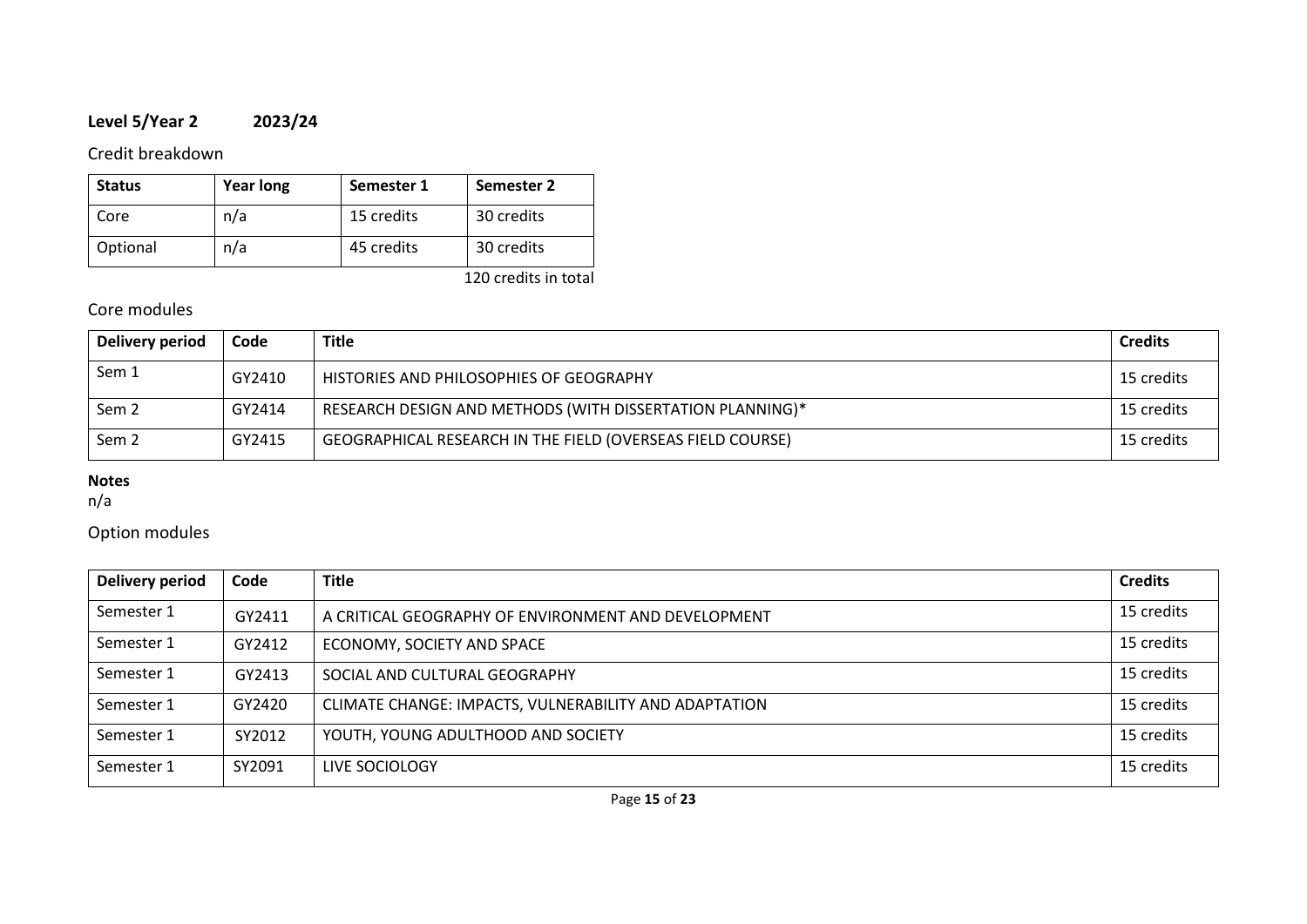| <b>Delivery period</b> | Code          | <b>Title</b>                                                    | <b>Credits</b> |
|------------------------|---------------|-----------------------------------------------------------------|----------------|
| Semester 2             | GY2416        | POLITICAL GEOGRAPHY: SPACE, TERRITORY AND POWER                 | 15 credits     |
| Semester 2             | GY2421        | <b>GEOGRAPHICAL INFORMATION SCIENCE</b>                         | 15 credits     |
| Semester 2             | GY2422        | <b>GEOGRAPHY IN EDUCATION</b>                                   | 15 credits     |
| Semester 2             | SY2089        | WORK, EMPLOYMENT AND SOCIETY                                    | 15 credits     |
| Semester 2             | SY2101        | WE ARE WHAT WE BUY: CONSUMPTION, SELF AND IDENTITY              | 15 credits     |
| Semester 2             | <b>IT2016</b> | ITALIAN SOCIETY AND CULTURE UNDER FASCISM                       | 15 credits     |
| Year Long              | FR2018        | FRENCH LANGUAGE (POST-BEGINNERS) 3 & 4 (PRE-REQ F1020 & FR1021) | 30 credits     |
| Year Long              | SP2005        | POST-BEGINNERS SPANISH LANGUAGE (PRE-REQ SP1020 & SP1021) **    | 30 credits     |

^In the second year up to 30 credits in total may be drawn from an approved list of year two modules in other supplementary subjects. This list will be introduced via a year talk with documentation on Blackboard at the end of Year 1.

\*Qualifying mark of 40% in dissertation proposal is required for progression into year 3

\*\* Students can only choose this module if they have completed SP1020 and SP1021 in their 1<sup>st</sup> year. Places on this module are not guaranteed due to limited provision.

This is an indicative list of option modules and not definitive of what will be available. Option module choice is also subject to availability, timetabling, student number restrictions and, where appropriate, students having taken appropriate pre-requisite modules.

## **Level 6/Year 3 2024/25**

Credit breakdown

| <b>Status</b> | <b>Year long</b> | Semester 1 | Semester 2 |
|---------------|------------------|------------|------------|
| Core          | n/a              | 30 credits | n/a        |
| Optional      | n/a              | 30 credits | 60 credits |

120 credits in total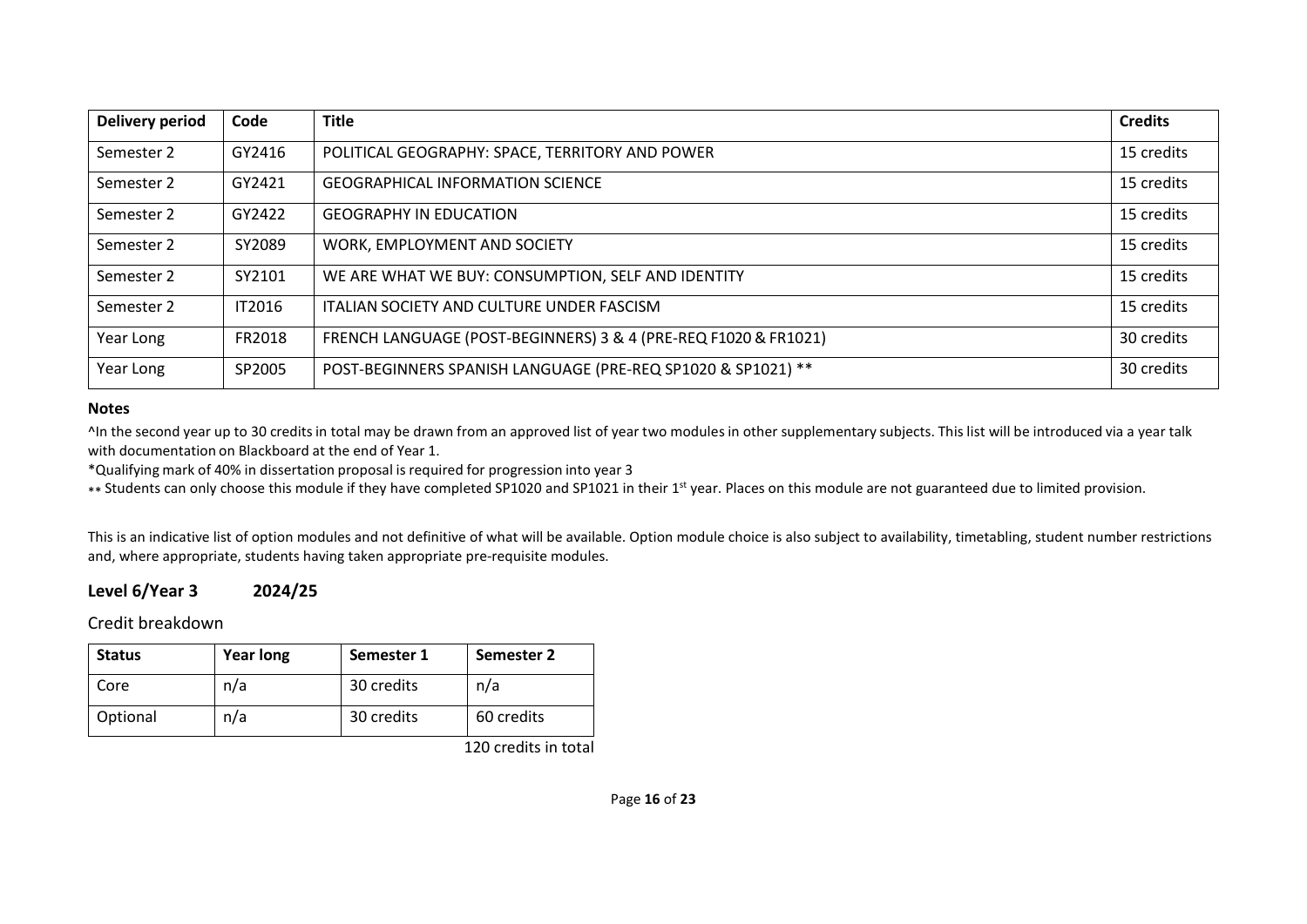## Core modules

| Delivery period | Code   | <b>Title</b>                  | <b>Credits</b> |
|-----------------|--------|-------------------------------|----------------|
| Sem 1           | GY3420 | <b>GEOGRAPHY DISSERTATION</b> | 30 credits     |

#### **Notes**

n/a

## Option modules

| <b>Delivery period</b> | Code   | <b>Title</b>                                       | <b>Credits</b> |
|------------------------|--------|----------------------------------------------------|----------------|
| Semester 1             | GY3411 | CONTEMPORARY ENVIRONMENTAL CHALLENGES              | 15 credits     |
| Semester 1             | GY3413 | <b>GEOGRAPHIES OF THE MARKET-PLACE</b>             | 15 credits     |
| Semester 1             | GY3425 | CRITICAL DIGITAL GEOGRAPHIES                       | 15 credits     |
| Semester 2             | GY3412 | CITIES OF THE GLOBAL SOUTH                         | 15 credits     |
| Semester 2             | GY3415 | MIGRATION, PLACE AND DIVERSITY                     | 15 credits     |
| Semester 2             | GY3417 | CRITICAL, SYMBOLIC AND EMOTIONAL RURAL GEOGRAPHIES | 15 credits     |
| Semester 2             | GY3418 | <b>OVERSEAS FIELD OPTION</b>                       | 15 credits     |
| Semester 2             | GY3421 | <b>INFORMATION VISUALISATION</b>                   | 15 credits     |
| Semester 2             | GY3426 | <b>RESEARCH COMMUNICATION</b>                      | 15 credits     |

## **Notes**

This is an indicative list of option modules and not definitive of what will be available. Option module choice is also subject to availability, timetabling, student number restrictions and, where appropriate, students having taken appropriate pre-requisite modules.

## **BA HUMAN GEOGRAPHY WITH A YEAR IN INDUSTRY**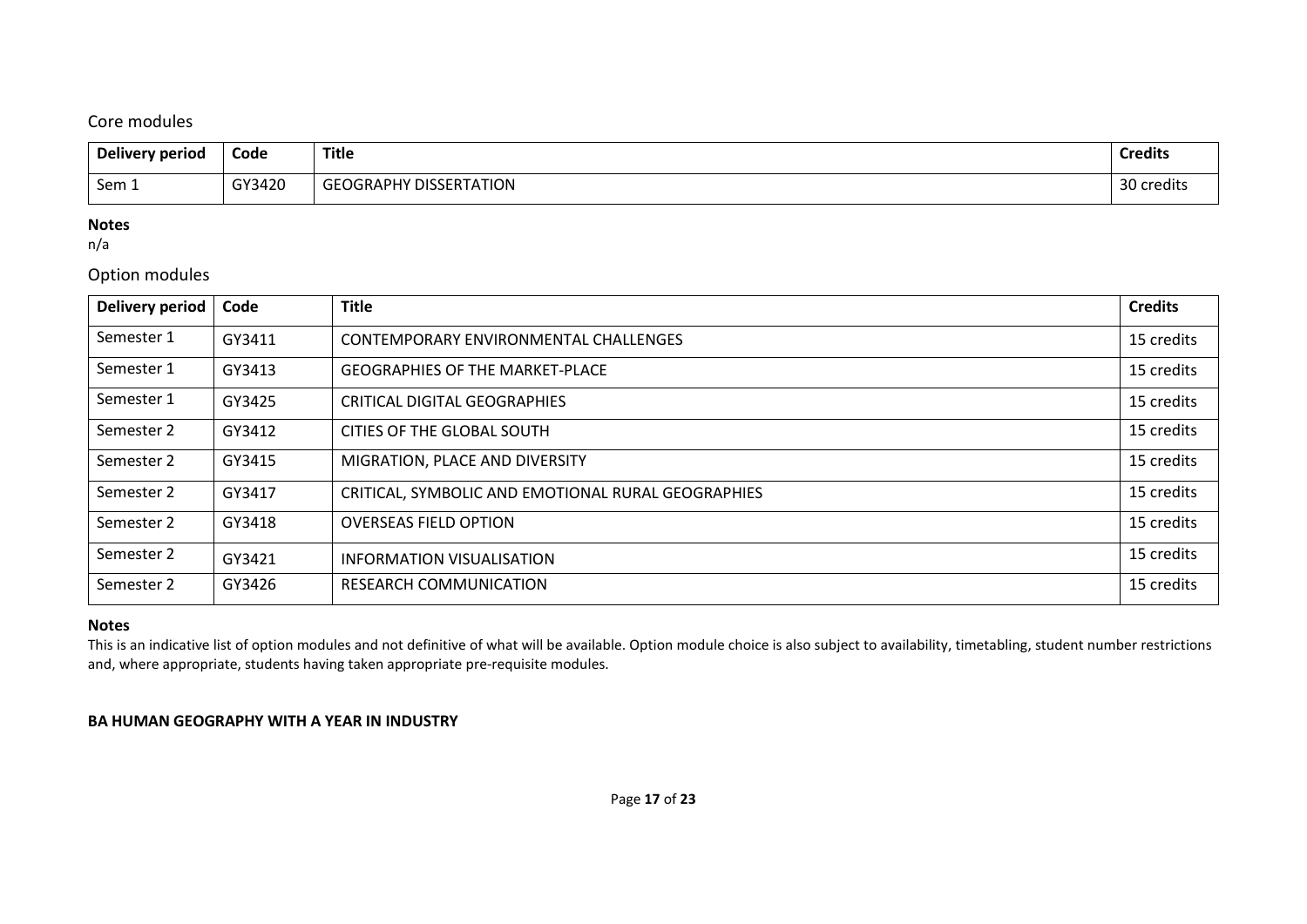# **Level 4/Year 1 2022/23**

Credit breakdown

| <b>Status</b> | <b>Year long</b> | Semester 1 | Semester 2 |
|---------------|------------------|------------|------------|
| Core          | n/a              | 45 credits | 45 credits |
| Optional      | n/a              | 15 credits | 15 credits |

120 credits in total

## Core modules

| <b>Delivery period</b> | Code   | <b>Title</b>                                                   | <b>Credits</b> |
|------------------------|--------|----------------------------------------------------------------|----------------|
| Sem 1                  | GY1411 | HUMAN GEOGRAPHY FOR A GLOBALIZED WORLD                         | 15 credits     |
| Sem 1                  | GY1422 | SKILLS FOR PROFESSIONAL GEOGRAPHERS                            | 15 credits     |
| Sem 1                  | GY1423 | <b>EXPLORING OUR DIGITAL PLANET</b>                            | 15 credits     |
| Sem <sub>2</sub>       | GY1412 | ENVIRONMENT/NATURE/SOCIETY                                     | 15 credits     |
| Sem 2                  | GY1413 | HUMAN GEOGRAPHY FIELD COURSE: THE DYNAMICS OR PEOPLE AND PLACE | 15 credits     |
| Sem <sub>2</sub>       | GY1421 | WORKING WITH GEOGRAPHICAL INFORMATION                          | 15 credits     |

## **Notes**

n/a

## Option modules

| Delivery period | Code   | <b>Title</b>                                                        | <b>Credits</b> |
|-----------------|--------|---------------------------------------------------------------------|----------------|
| Semester 1      | FR1020 | FRENCH LANGUAGE FOR BEGINNERS 1 (TBC)                               | 15 credits     |
| Semester 1      | PL1015 | COLD WAR, CRISIS AND CONFRONTATION: International Relations 1945-89 | 15 credits     |
| Semester 1      | SP1020 | SPANISH LANGUAGE (BEGINNERS) (TBC)                                  | 15 credits     |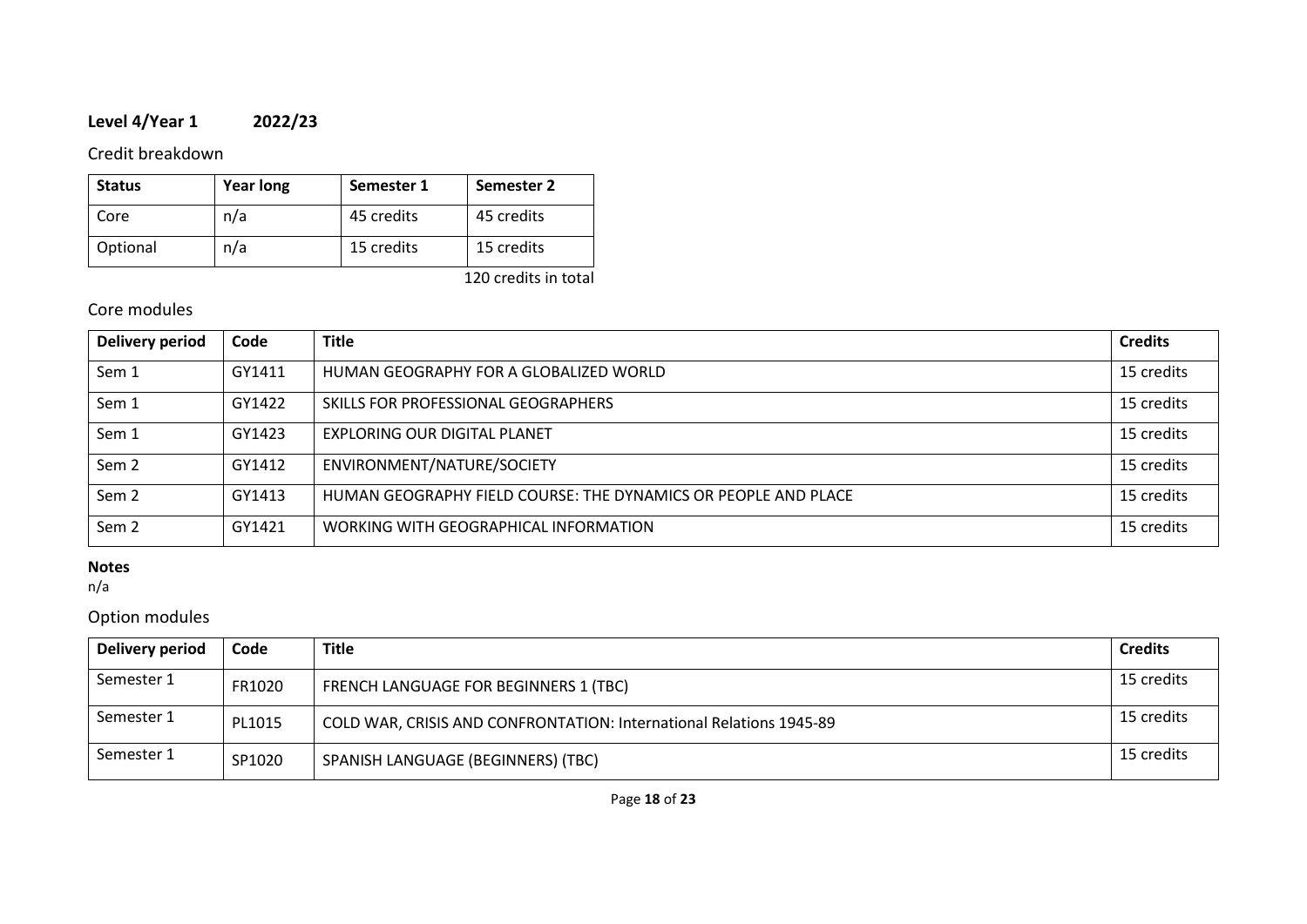| <b>Delivery period</b> | Code   | <b>Title</b>                                                         | <b>Credits</b> |
|------------------------|--------|----------------------------------------------------------------------|----------------|
| Semester 1             | SY1005 | SOCIOLOGY IN PRACTICE                                                | 15 credits     |
| Semester 1             | SY1021 | POWER, PRIVILEGE AND DIVERSITY                                       | 15 credits     |
| Semester 2             | FR1021 | FRENCH LANGUAGE FOR BEGINNERS 2 (TBC)                                | 15 credits     |
| Semester 2             | PL1016 | ORDER AND DISORDER: INTERNATIONAL RELATIONS FROM 1989 TO THE PRESENT | 15 credits     |
| Semester 2             | SP1021 | SPANISH LANGUAGE (BEGINNERS) 2 (TBC)                                 | 15 credits     |
| Semester 2             | SY1006 | SOCIETY IN TRANSFORMATION                                            | 15 credits     |

This is an indicative list of option modules and not definitive of what will be available. Option module choice is also subject to availability, timetabling, student number restrictions and, where appropriate, students having taken appropriate pre-requisite modules.

## **Level 5/Year 2 2023/24**

Credit breakdown

| <b>Status</b> | <b>Year long</b> | Semester 1 | Semester 2 |
|---------------|------------------|------------|------------|
| Core          | n/a              | 15 credits | 30 credits |
| Optional      | n/a              | 45 credits | 30 credits |

120 credits in total

Core modules

| Delivery period | Code   | <b>Title</b>                            | <b>Credits</b> |
|-----------------|--------|-----------------------------------------|----------------|
| Sem 1           | GY2410 | HISTORIES AND PHILOSOPHIES OF GEOGRAPHY | 15 credits     |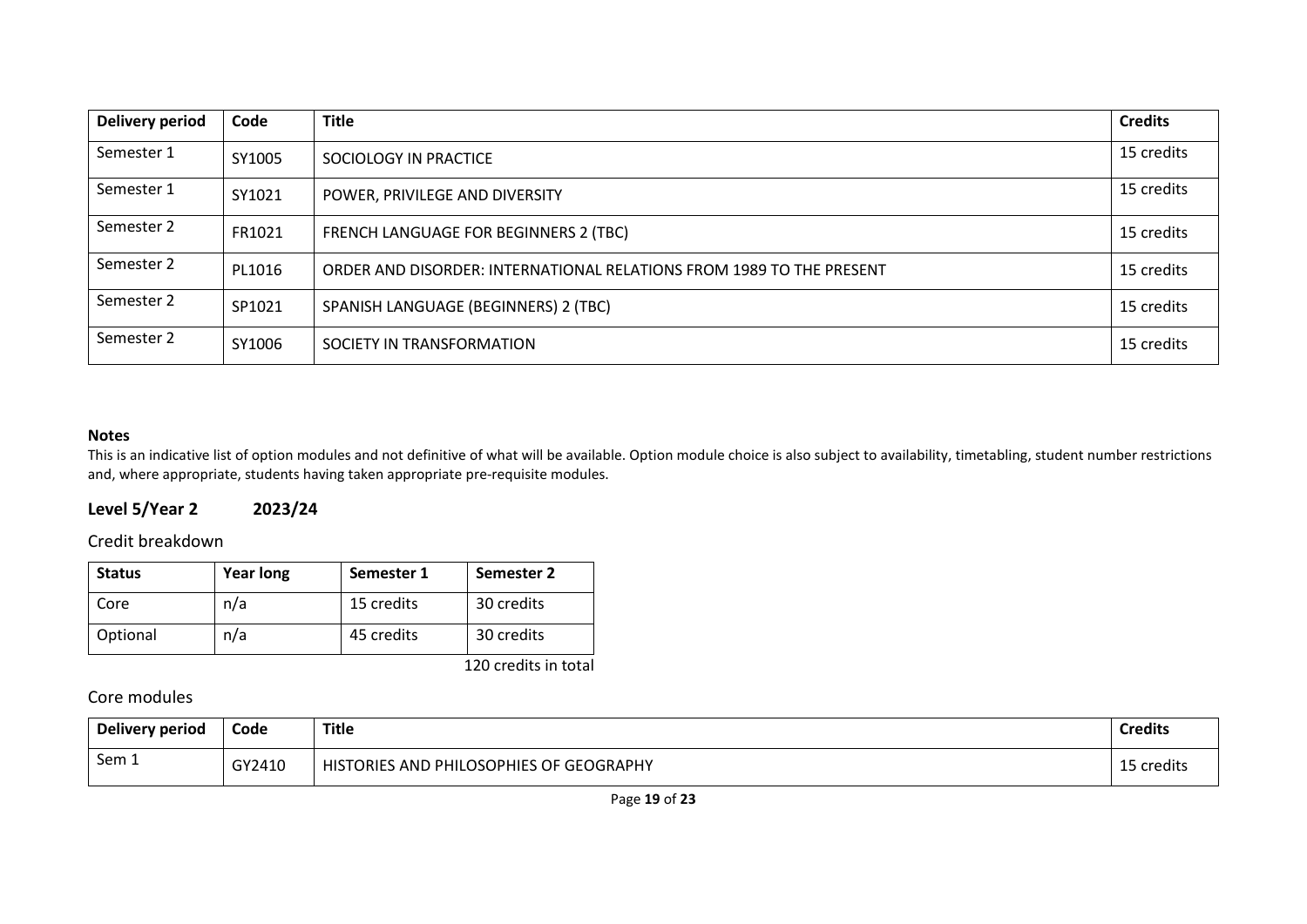| Delivery period  | Code    | <b>Title</b>                                               | <b>Credits</b> |
|------------------|---------|------------------------------------------------------------|----------------|
| Sem <sub>2</sub> | GY2414  | RESEARCH DESIGN AND METHODS (WITH DISSERTATION PLANNING)   | 15 credits     |
| Sem <sub>2</sub> | GY2415  | GEOGRAPHICAL RESEARCH IN THE FIELD (OVERSEAS FIELD COURSE) | 15 credits     |
| Sem 1            | ADGY221 | PLACEMENT PREPARATION 1                                    | 0 credits      |
| Sem <sub>2</sub> | ADGY222 | PLACEMENT PREPARATION 2                                    | 0 credits      |

n/a

# Option modules

| <b>Delivery period</b> | Code   | <b>Title</b>                                          | <b>Credits</b> |
|------------------------|--------|-------------------------------------------------------|----------------|
| Semester 1             | GY2411 | A CRITICAL GEOGRAPHY OF ENVIRONMENT AND DEVELOPMENT   | 15 credits     |
| Semester 1             | GY2412 | ECONOMY, SOCIETY AND SPACE                            | 15 credits     |
| Semester 1             | GY2413 | SOCIAL AND CULTURAL GEOGRAPHY                         | 15 credits     |
| Semester 1             | GY2420 | CLIMATE CHANGE: IMPACTS, VULNERABILITY AND ADAPTATION | 15 credits     |
| Semester 1             | SY2012 | YOUTH, YOUNG ADULTHOOD AND SOCIETY                    | 15 credits     |
| Semester 1             | SY2091 | LIVE SOCIOLOGY                                        | 15 credits     |
| Semester 2             | GY2416 | POLITICAL GEOGRAPHY: SPACE, TERRITORY AND POWER       | 15 credits     |
| Semester 2             | GY2421 | <b>GEOGRAPHICAL INFORMATION SCIENCE</b>               | 15 credits     |
| Semester 2             | GY2422 | <b>GEOGRAPHY IN EDUCATION</b>                         | 15 credits     |
| Semester 2             | IT2016 | ITALIAN SOCIETY AND CULTURE UNDER FASCISM             | 15 credits     |
| Semester 2             | SY2089 | WORK, EMPLOYMENT AND SOCIETY                          | 15 credits     |
| Semester 2             | SY2101 | WE ARE WHAT WE BUY: CONSUMPTION, SELF AND IDENTITY    | 15 credits     |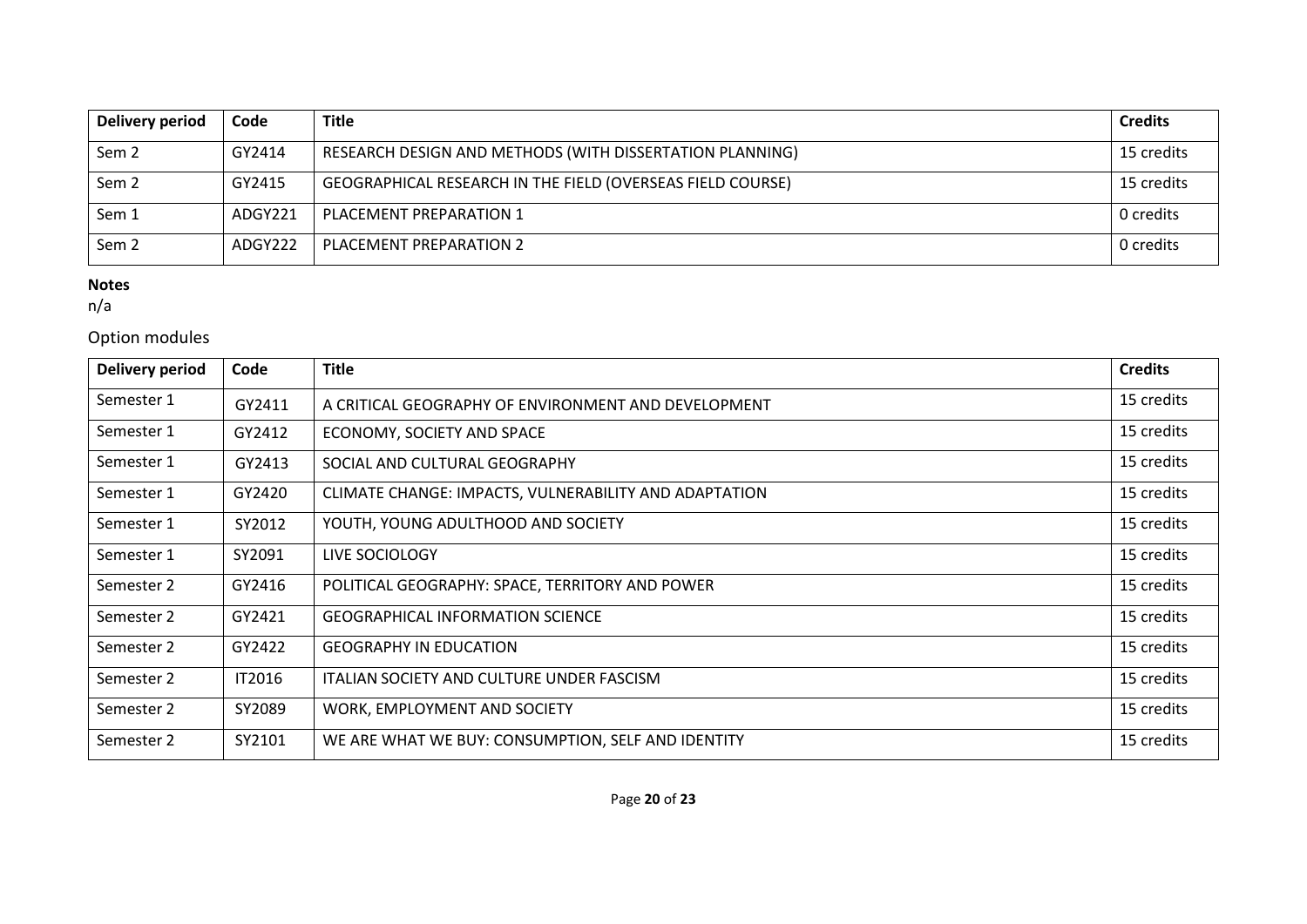| Delivery period | Code   | Title                                                         | <b>Credits</b> |
|-----------------|--------|---------------------------------------------------------------|----------------|
| Year Long       | FR2018 | FRENCH LANGUAGE (POST-BEGINNERS) 3 & 4 (PRE-REQ FR1021) (TBC) | 30 credits     |
| Year Long       | SP2010 | SPANISH LANGUAGE (POST-ADVANCED) 3 & 4 (PRE-REQ SP1010)**     | 30 credits     |

^In the second year up to 30 creditsin total may be drawn from an approved list of year two modulesin other supplementary subjects. This list will be introduced via a year talk with documentation on Blackboard at the end of Year 1.

\*Qualifying mark of 40% in dissertation proposal is required for progression into year 3

\*\* Students can only choose this module if they have completed SP1010 in their 1<sup>st</sup> year. Places on this module are not guaranteed due to limited provision.

This is an indicative list of option modules and not definitive of what will be available. Option module choice is also subject to availability, timetabling, student number restrictions and, where appropriate, students having taken appropriate pre-requisite modules.

#### **THIRD YEAR**

Students who gain an industry placement will be assessed as per the standard model for undergraduate placements in the College of Science and Engineering. The marks from this year will not be included in the final degree assessment.

| Year long | ADGY22 <sup>-</sup> | , PLACEMENT<br>ON. | O credits |
|-----------|---------------------|--------------------|-----------|
|-----------|---------------------|--------------------|-----------|

## **Level 7/Year Final 2025/26**

Credit breakdown

| <b>Status</b> | <b>Year long</b> | Semester 1 | Semester 2 |
|---------------|------------------|------------|------------|
| Core          | n/a              | 30 credits | n/a        |
| Optional      | n/a              | 30 credits | 60 credits |

120 credits in total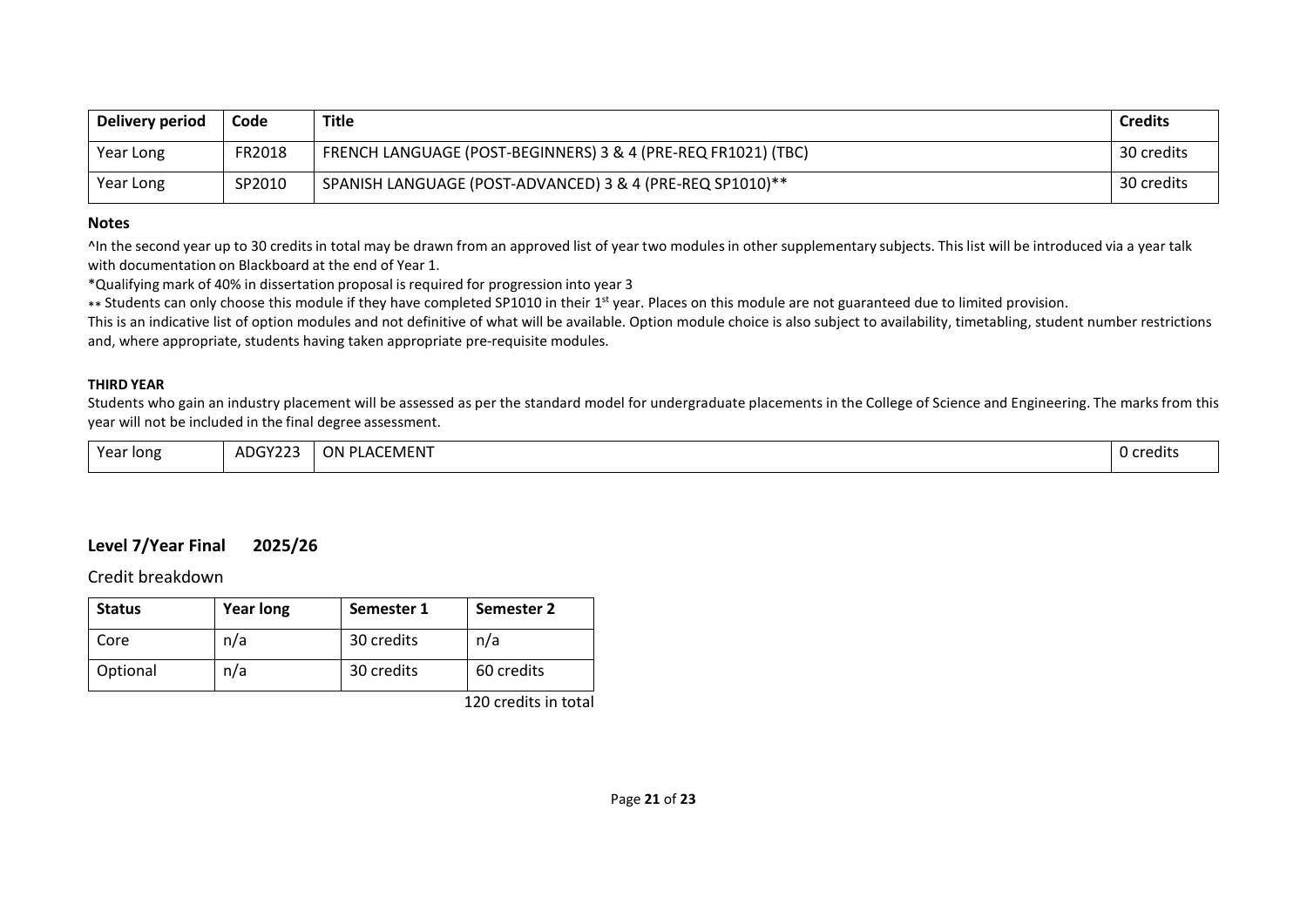## Core modules

| Delivery period | Code   | <b>Title</b>                  | <b>Credits</b> |
|-----------------|--------|-------------------------------|----------------|
| Sem 1           | GY3420 | <b>GEOGRAPHY DISSERTATION</b> | 30 credits     |

#### **Notes**

n/a

## Option modules

| Delivery period | Code   | <b>Title</b>                                       | <b>Credits</b> |
|-----------------|--------|----------------------------------------------------|----------------|
| Semester 1      | GY3411 | CONTEMPORARY ENVIRONMENTAL CHALLENGES              | 15 credits     |
| Semester 1      | GY3413 | <b>GEOGRAPHIES OF THE MARKET-PLACE</b>             | 15 credits     |
| Semester 1      | GY3425 | <b>CRITICAL DIGITAL GEOGRAPHIES</b>                | 15 credits     |
| Semester 2      | GY3412 | CITIES OF THE GLOBAL SOUTH                         | 15 credits     |
| Semester 2      | GY3415 | MIGRATION, PLACE AND DIVERSITY                     | 15 credits     |
| Semester 2      | GY3417 | CRITICAL, SYMBOLIC AND EMOTIONAL RURAL GEOGRAPHIES | 15 credits     |
| Semester 2      | GY3418 | <b>OVERSEAS FIELD OPTION</b>                       | 15 credits     |
| Semester 2      | GY3421 | INFORMATION VISUALISATION                          | 15 credits     |
| Semester 2      | GY3426 | <b>RESEARCH COMMUNICATION</b>                      | 15 credits     |

## **Notes**

This is an indicative list of option modules and not definitive of what will be available. Option module choice is also subject to availability, timetabling, student number restrictions and, where appropriate, students having taken appropriate pre-requisite modules.

#### **BA HUMAN GEOGRAPHY WITH A YEAR ABROAD**